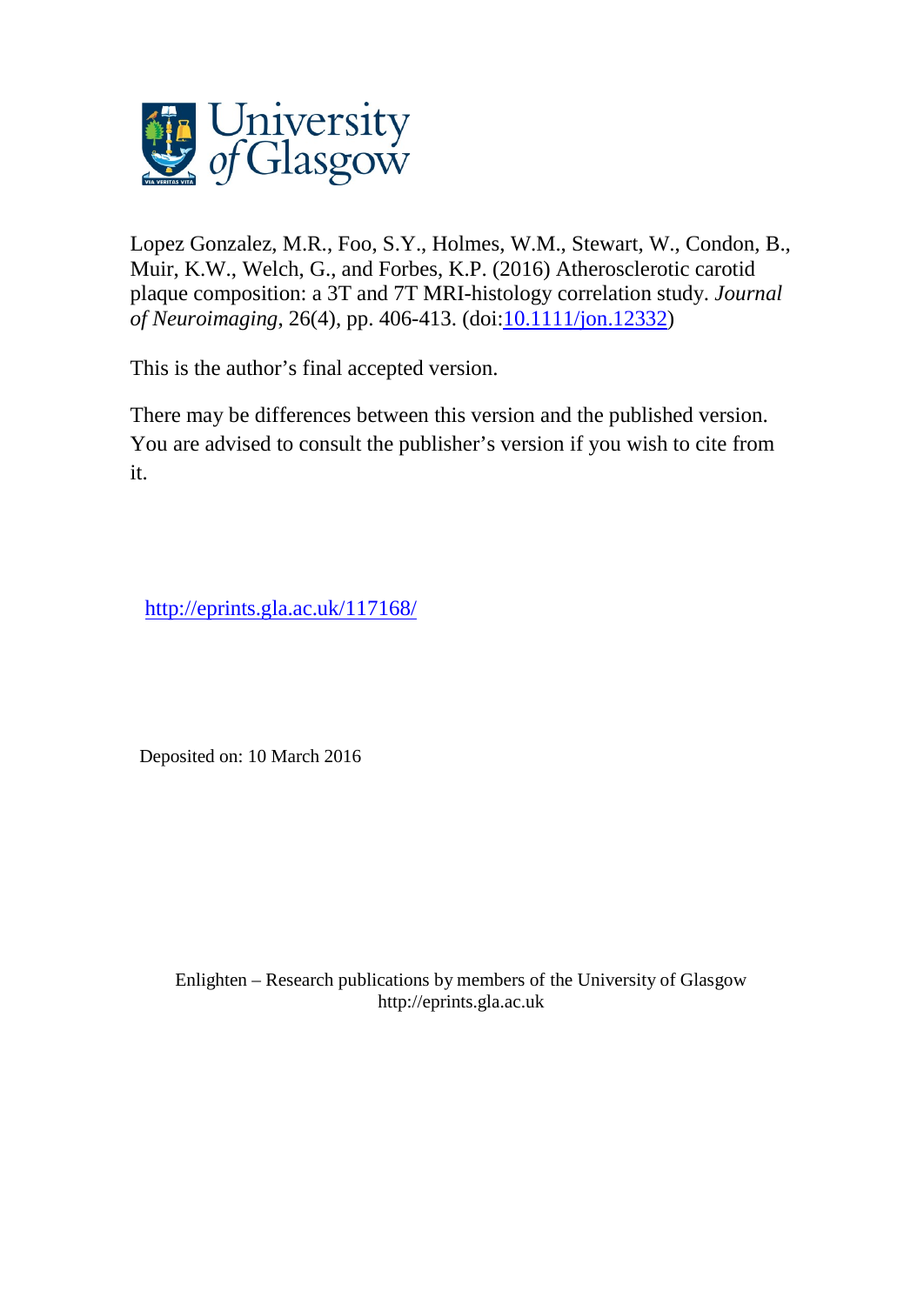# **Atherosclerotic carotid plaque composition: a 3T and 7T MRI-histology correlation study**

MR Lopez Gonzalez (PhD)<sup>a</sup>, SY Foo (MBChB)<sup>b</sup>, WM Holmes (PhD)<sup>c</sup>, W Stewart  $(MBChB, PhD)^d$ , KW Muir (MD, FRCP)<sup>e</sup>, B Condon (PhD)<sup>f</sup>, G Welch (MD)<sup>g</sup> and KP Forbes  $(PhD)^f$ 

<sup>a</sup>Department of Clinical Physics and Bioengineering, Glasgow Royal Infirmary, Glasgow, UK.  $b$ ST1, West of Scotland Radiology Training Scheme, NHS, Glasgow, UK.  $c<sup>c</sup>G$ lasgow Experimental MRI Centre, Institute of Neuroscience and Psychology, University of Glasgow, UK.  $\sigma$ Department of Neuropathology, Laboratory Medicine Building, Queen Elizabeth University Hospital, Glasgow, UK. <sup>e</sup>Centre for Stroke and Brain Imaging Research, Institute of Neuroscience and Psychology, University of Glasgow, UK. <sup>f</sup>Institute of Neurological Sciences, Queen Elizabeth University Hospital, UK. <sup>g</sup>Vascular Surgery, Queen Elizabeth University Hospital, Glasgow, UK.

Keywords: Atherosclerosis; stroke; Transient Ischeamia (TIA); Endarterectomy;

Carotid; Magnetic Resonance Imaging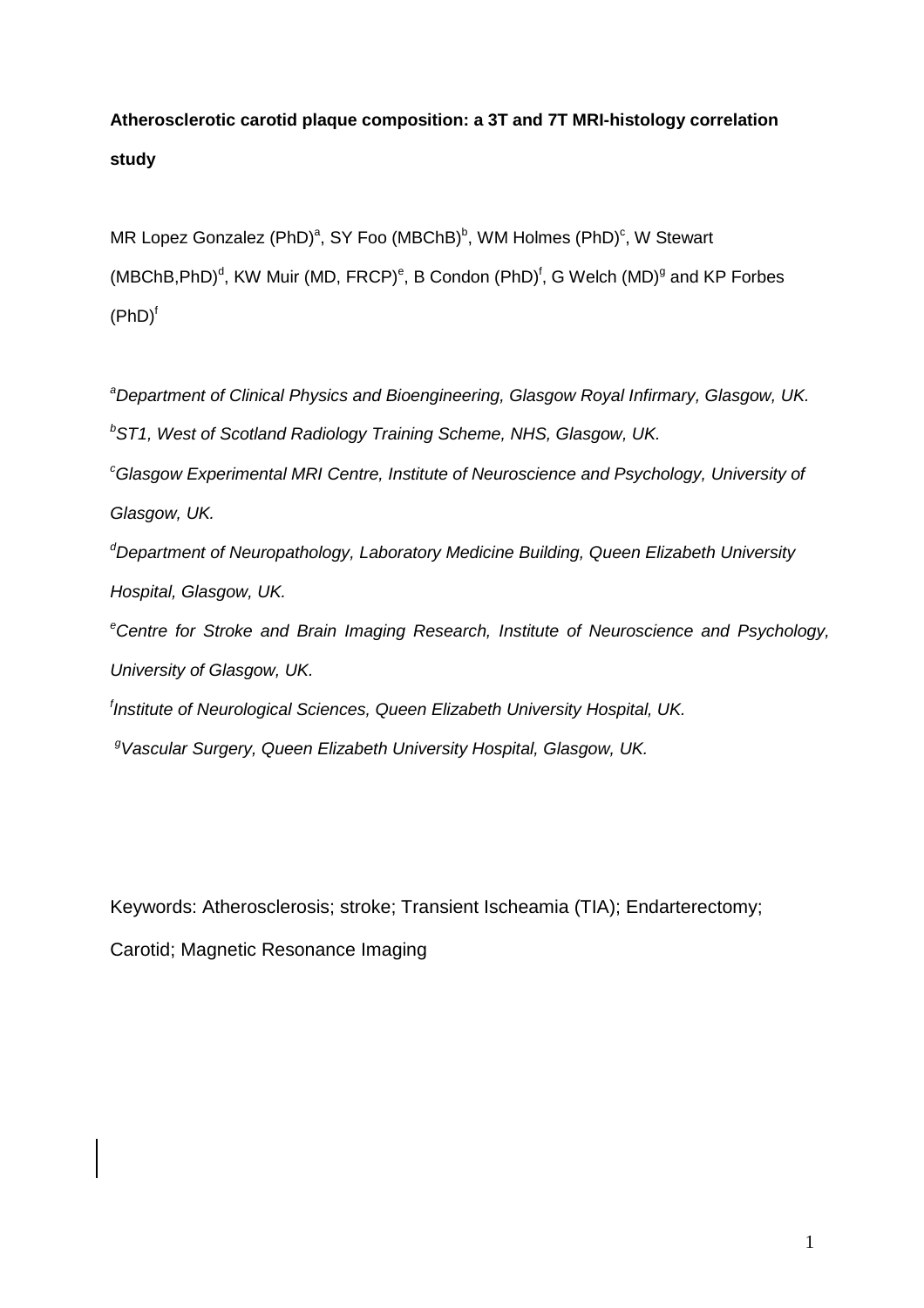#### Abstract

#### Background and Purpose

Carotid artery atherosclerotic plaque composition may influence plaque stability and risk of thromboembolic events, and non-invasive plaque imaging may therefore permit risk stratification for clinical management. Plaque composition was compared using non-invasive in-vivo (3T) and ex-vivo (7T) MRI and histopathological examination.

#### Methods

Thirty three endarterectomy cross sections, from 13 patients, were studied. The datasets consisted of in-vivo 3T MRI, ex-vivo 7T MRI and histopathology. Semi-automated segmentation methods were used to measure areas of different plaque components. Bland-Altman plots and mean difference with 95% confidence interval were carried out.

# **Results**

There was general quantitative agreement between areas derived from semi-automated segmentation of MRI data and histology measurements. The mean differences and 95% confidence bounds in the relative to total plaque area between 3T versus Histology were: fibrous tissue 4.99 % (-4.56 to 14.56), lipid-rich/necrotic core (LR/NC) with haemorrhage - 1.81% (-14.11 to 10.48), LR/NC without haemorrhage -2.43% (-13.04 to 8.17), and calcification -3.18% (-11.55 to 5.18). The mean differences and 95% confidence bounds in the relative to total plaque area between 7T and histology were: fibrous tissue 3.17 % (-3.17 to 9.52), LR/NC with haemorrhage -0.55% (-9.06 to 7.95), LR/NC without haemorrhage - 12.62% (-19.8 to -5.45), and calcification -2.43% (-9.97 to 4.73).

#### **Conclusions**

This study provides evidence that semi-automated segmentation of 3T/7T MRI techniques can help to determine atherosclerotic plaque composition. In particular, the high resolution of ex-vivo 7T data was able to highlight greater detail in the atherosclerotic plaque composition. High field MRI may therefore have advantages for in vivo carotid plaque MR imaging.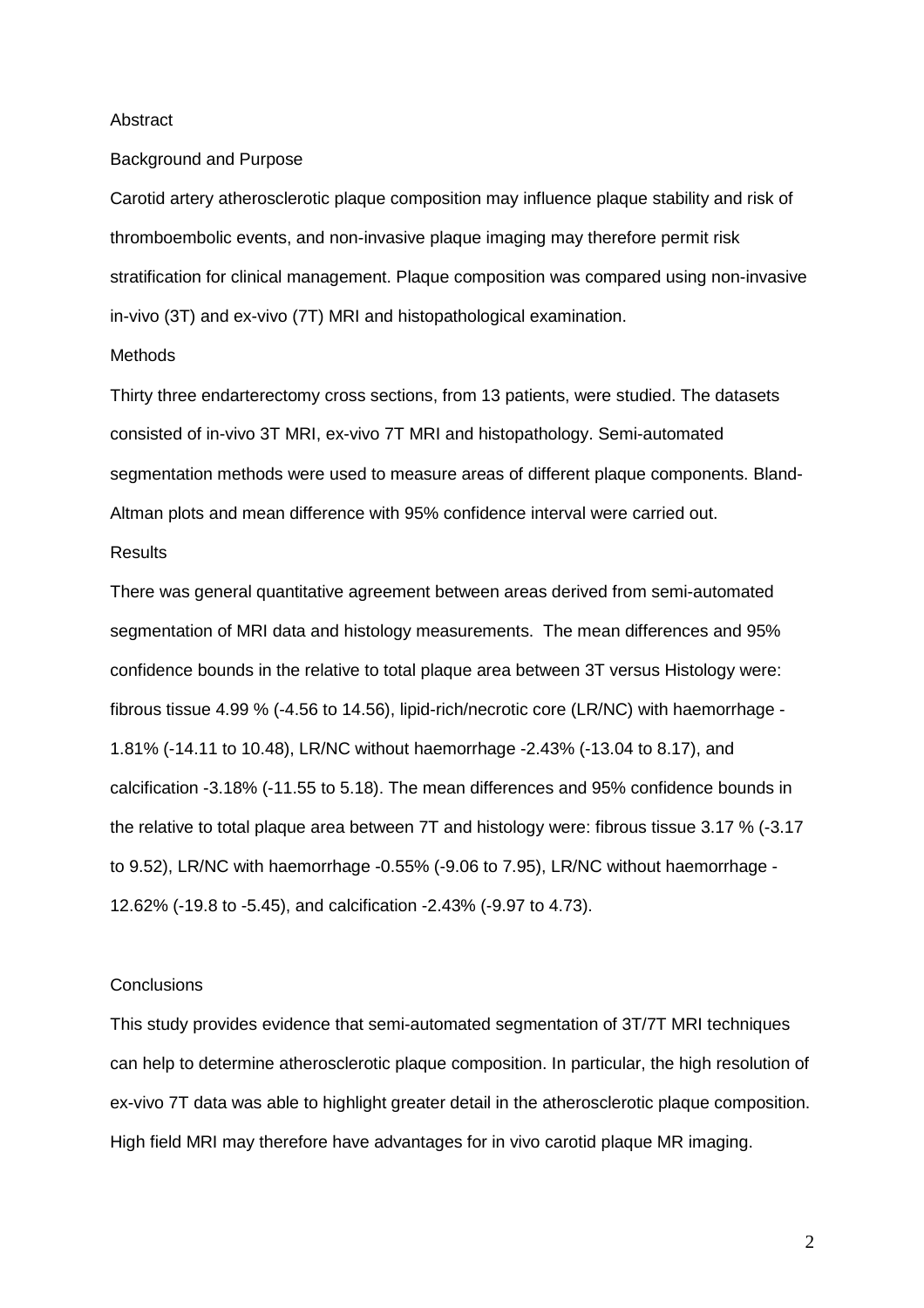# Introduction

Stroke is the third leading cause of death and the single largest cause of adult disability in the UK<sup>1</sup>. Eighty-five percent of strokes are ischaemic, and up to 20% of these are caused by carotid atherosclerosis $^2$ .

While carotid endarterectomy (CEA) reduces the risk of ipsilateral stroke in patients with moderate or severe stenosis, 70% of recently symptomatic patients with severe stenosis remain stroke-free over the next 5 years with medical therapy alone.<sup>3</sup> These surgical decisions were based on percentage luminal stenosis, leading several authors to suggest that luminal stenosis measurements alone cannot predict high-risk atherosclerotic carotid plaques. Further, morphological features, such as plaque ulceration and inflammation, are now recognised to be important independent risk factors for embolic stroke.<sup>4-5</sup> It has been suggested that the stratification of carotid plaque should combine cerebral hemodynamic and plaque composition assessments additional to luminal stenosis.<sup>6-7</sup> Unnecessary surgery could be avoided among those with low risk of events by targeting treatment at high-risk subgroups and not simply relying on the degree of stenosis. $8$ 

Pathologically, it is possible to identify features of atherosclerotic plaques that are predisposed to embolism and subsequent stroke, such as haemorrhage, ulceration of the fibrous cap, or a large lipid core. $9-10$  Magnetic resonance imaging (MRI) is a promising imaging modality for carotid plaque visualisation.<sup>11-17</sup> In addition, high magnetic field strengths offer improved resolution and the potential to detail plaque substructure beyond routine field strengths. Carotid plaque MR imaging (CPI) using a multi-contrast approach, potentially allows differentiation between the major atheromatous components, namely haemorrhage, lipid, and fibrous tissue. The technique uses an algorithm, which allows separation of the atheromatous components, based on their signal intensities under different MR weightings. Some reports have also suggested that CPI can offer additional structural information, for example on the integrity of the atheromatous fibrous cap.  $13-15$  Such imaging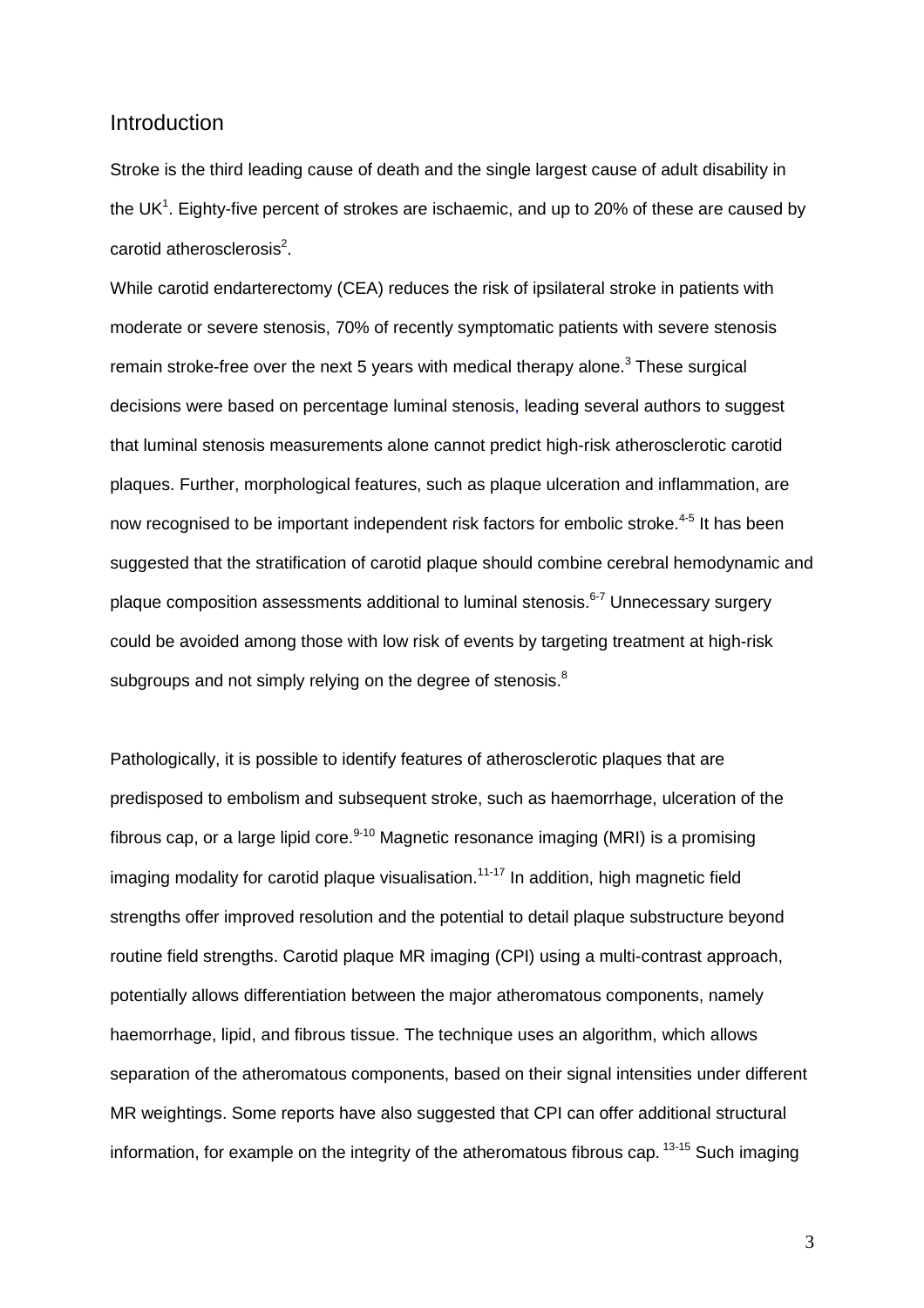biomarkers could allow differentiation of active atheromatous plaques, which carry a higher risk of embolic stroke, from indolent atheromatous plaques. Risk stratification of patients with carotid stenosis and recent stroke or TIA may permit clinicians to select only those patients at highest risk for endarterectomy procedures.

Most CPI has been performed at 1.5T, although a few recent studies have used 3T. Similar relative appearances on multi-contrast techniques<sup>18-21</sup> have been report at 1.5T and 3T. Some studies have compared plaque composition in vivo qualitatively, as defined by MRI, to the pathologic appearances post-carotid endarterectomy, thus validating imaging findings at 3T.<sup>22</sup> Ex-vivo imaging to date has been limited to studies at 1.5T.<sup>10,14-15,23-31</sup>

The aim of this study was to (1) perform in-vivo and then ex-vivo imaging on the same atheromatous plaque, with comparison to histopathology (2) define an algorithm allowing differentiation of plaque components at 7T and (3) assess whether 7T offers potential additional utility in defining plaque composition over lower field strengths.

### Material and Methods

#### **Patient population**

The study was undertaken following ethical approval and with written informed consent. Subjects were drawn from a group of 30 patients with minor acute (within prior month) cerebral ischaemic symptoms, with corresponding >50% carotid stenosis or plaque ulceration (mean age: 71.5±15.5 years, and female/male ratio of 13/17) on CT Angiography. The exclusion criterion was any contra-indication to MRI.

24 subjects underwent 3T MR Imaging; 13 subjects were included in this study having completed CEA, 3T in-vivo and 7T ex-vivo MRI of the CEA specimen.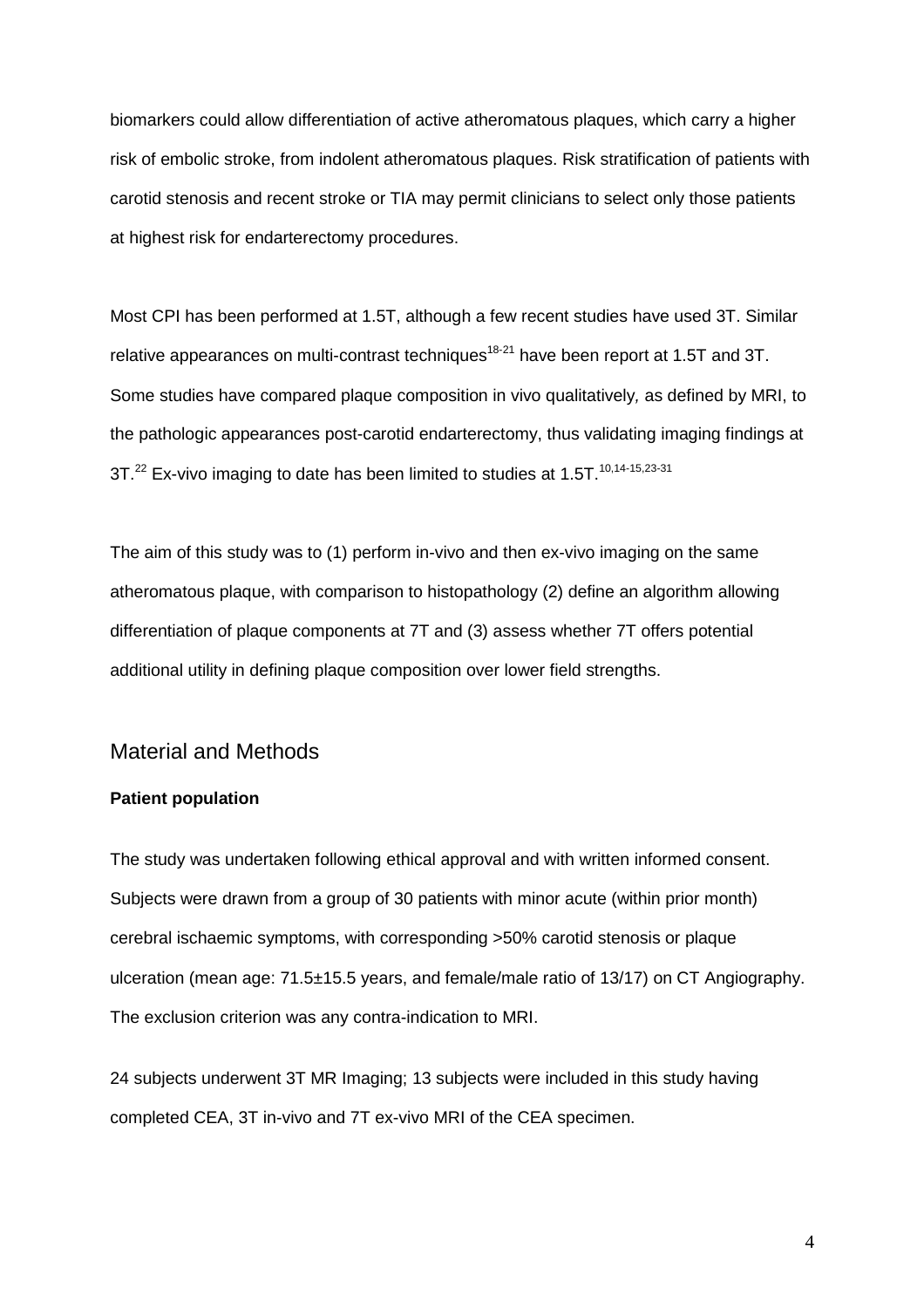#### **Imaging technique, specimen preparation and histology**

#### (1) In-vivo 3T MRI

Imaging was performed with a 3T MRI GE Signa Excite HD and a 4–channel surface coil (Herman Flick). The protocol included: 2D & 3D Time-of-Flight (TOF) MR angiogram (MRA) of carotid bifurcations (TR/TE/Flip Angle/Slice thickness: 16.52ms/3.848ms/80°/3mm, 89 slices). Carotid plaque imaging through the carotid bifurcation: axial 2D FSE (fast spin echo) double inversion recovery (DIR;TI: 1550ms, fat sat), peripheral cardiac gating: T1-W (TR/TE:722-1034ms/7-12ms), PD-W (TR/TE:1411-2857ms/8-21ms) & T2-W (TR/TE:1237- 2105ms/57-62ms, depending on heart rate) ±T1-W post gadolinium (n=12/16): 3-5 slices (2- 2.5mm), NEX=1, matrix 512 x512x8/FOV: 14x14x1.25 cm<sup>3</sup>. Resolution: 273x273x2500  $\mu$ m<sup>3</sup>, scan time  $\sim$  30 minutes.

#### (2) Specimen preparation and ex-vivo 7T MRI

CEA specimens were immediately fixed following surgical removal in 10% formaldehyde. They were rehydrated in sterile phosphate buffered saline (PBS), at room temperature for 24 hours prior to scanning and then placed in a de-gassed Fomblin-filled syringe along with a phantom (1g/l MgCl<sub>2</sub>) for imaging. The MRI system used was a 7T Bruker Biospin Biospec 70/30 MRI (microimaging gradient insert (model BG-6), 100-A gradient amplifiers (1,000mT/m), 35mm Bruker birdcage). The protocol included: T1-W FLASH (TR/TE/flip angle:40ms/2.315ms/30°/matrix: 280x170x170/FOV: 2.8x1.7x1.7cm<sup>3</sup>/ NEX:20), T2-W multi slice multi echo (MSME) (TR/TE:1200ms/8.02ms/matrix 155x94x94/ FOV:2.8x1.7x1.7cm<sup>3</sup>/ NEX:6). Diffusion-weighted imaging: stimulated echo (TR/TE: 750ms/13ms, delta: 2.2 ms, bvalues: 0 & 750 s/mm<sup>2</sup>, along 3 directions. Resolution: 100µm<sup>3</sup>, scan time ~38 hours per specimen.

#### (3) Histology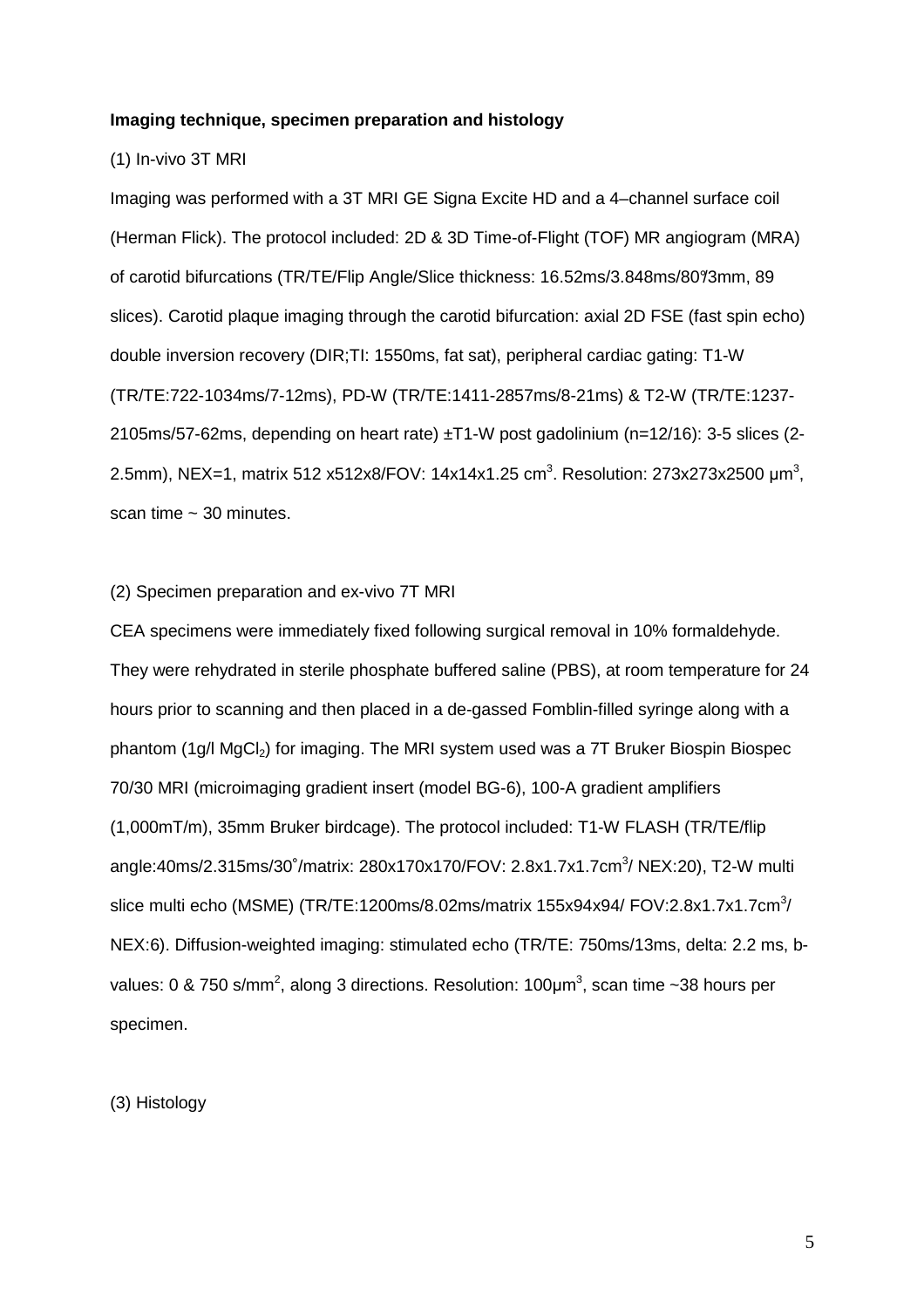Following ex-vivo MR, the specimen was divided into approximately 5 sections, each embedded en bloc in paraffin wax. 4µm thick sections were taken from each section and stained with Haematoxylin & eosin (H&E) and Miller's Elastic/van Gieson (EVG).

#### **Analysis**

- (1) Histology: H&E sections were digitised (Nanozoomer RS Digitizer; Hamamatsu Photonics K.K.) and those showing a significant plaque burden were selected. The major plaque components of fibrous tissue, lipid-rich necrotic core (LR/NC), haemorrhage and calcification were delineated manually using Adobe Photoshop CS3 (drawing tablet: Trust 16485; Trust International B.V.)
- (2) Matching of imaging and histology: The digitized histological images were co-registered to the ex-vivo MR images using the Analyze (AnalyzeDirect, Inc.) linear registration method. These were then visually matched to the closest 3T slice. For ex-vivo MR, 58 sections from 11 plaques were successfully matched to histology, with 33 sections then co-registered with in-vivo 3T MR.
- (3) In vivo MRI Carotid plaque segmentation based on multi-contrast signal intensity relative to the sternocleidomastoid muscle, was carried out using a semi-automatic method developed in MatLab and Image J, using the criteria reported by Saam et al.<sup>15</sup> Image J was used to individually select the sternocleidomastoid muscle using the threshold tool defining the iso-intense image intensities, any tissue under this range was considered hypointense or above hyperintense. These threshold values were used in Matlab. The images were first segmented into hypo, iso and hyper intense compartments and Sam's criterion was used with conditional statements in Matlab.
- (4) Derivation of predictive model of multi-contrast 7T MRI for classification of plaque components: The aim was to develop a predictive model for ex-vivo 7T MRI to allow classification of plaque components, based on the varied signal intensities of components, on different image-weightings. Regions of interest (ROI) were drawn around classic examples of the major plaque components on histology, derived from 9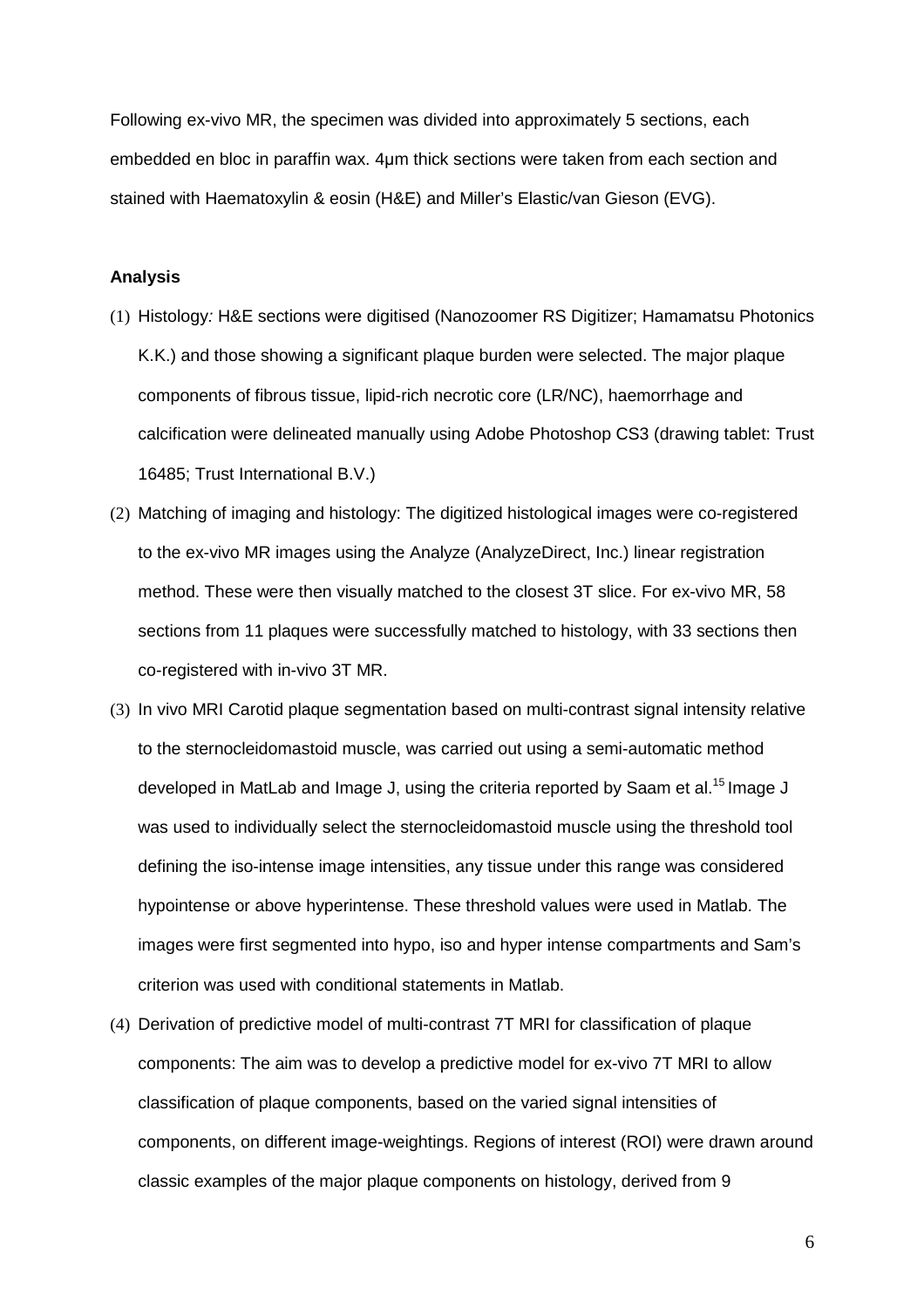specimens as derivation data set (Table 1). The MRI signal intensities of the derivation data set were then used to define the areas of each plaque component, using an inhouse semi-automated programme in MATLAB (MatLabWorks, Natick, USA).

(5) Once the images were segmented the area for each individual plaque component of interest was determined using Image J (http://rsb.info.nih.gov/ij/). All the corresponding MRI (in-vivo and ex-vivo) and digitised histology slices were then compared.

Table 1. Tissue Classification Scheme for 7T MR images. This table was constructed based on the different MR signal intensities of the plaque components according to the training dataset. The numbers represent the mean relative signal intensities  $\pm$  0.5 SD.

#### **Statistical Analyses**

All statistical analyses were performed using Prism 5. All data are expressed as mean  $\pm$  SD. Area measurements are expressed in cm<sup>2</sup>. The overall agreement between area measurements of the 4 plaque components by histology and MRI was assessed using Bland-Altmananalysis which plots difference in area measurements (MRI-Histology) against average area measurements. $32$  We considered each artery as a sample in order to lessen the impact of mismatch between histology and MRI for possible statistical dependence of multiple locations per artery. Paired t test was performed to compare the plaque composition as percentage of the total vessel wall between MRI (in-vivo and ex-vivo) and Histology. Pearson correlation calculations were carried out using Excel to assess shrinkage of the different carotid plaque components.

## **Results**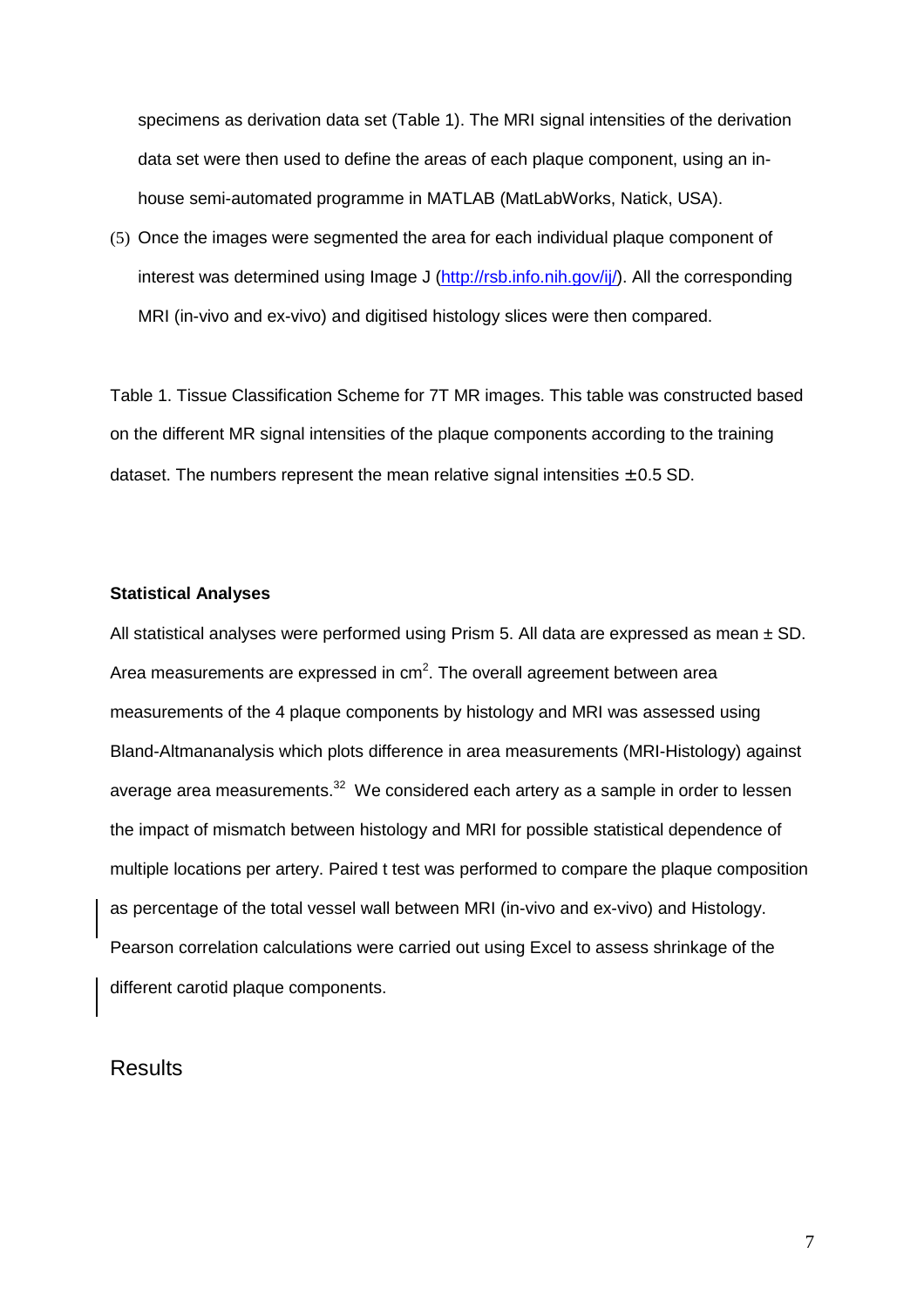Data were collected from twenty-four subjects but only 13 subjects completed in-vivo 3T MRI as well as ex-vivo 7T MRI and histologic assessment of the carotid endarterectomy specimen. Two further patients were excluded as direct coregistration of histopathology and 3T MR images was not possible. The demographics of this subgroup were, mean age: 65.2±6.6 years, and female: male ratio of 1:10. Subjects all presented with acute cerebral ischaemia (stroke:4;TIA:7), within the 4 weeks before MRI scanning (mean 10.4±8.4 days). Subjects had a range of risk factors for stroke: Smoker:9, hypertension:8. hypercholesterolemia:9; diabetes mellitus:2. The mean interval from 3T imaging to surgery was 3.9(SD 3) days.

Direct comparison of MRI (in-vivo 3T and ex-vivo 7T) and histology for 11 patients was carried out, examples are shown in figures 1 and 2. Results are summarised below and tabulated in figure 3.

Figure 1. MR multicontrast weighted images of vulnerable plaque were obtained at 7T ex vivo (A-C) and at 3T in vivo (E-H). Histological images stained with haematoxylin & eosin digitised in D. A and E: T1-w, B and F: T2-w, C: DWI, H: PD-w.

Figure 2. Segmentation of the 7T (left), Histology (middle) and 3T (right) MR images. 7T MR images were segmented using the phantom normalised signal intensity and the criterion described in table 1. 3T MR images were segmented using Saam's criterion<sup>15</sup> with signal intensities relative to the sternocleidomastoid muscle. Histology sections were segmented manually. Orange/Yellow = Fibrous tissue, Green =  $LR/NC$  with haemorrhage and blue = LR/NC without haemorrhage.

Figure 3. Plaque composition in percentage of total plaque area of the 3T MRI, 7T MRI and the histology dataset, per artery.

### 3T MRI In-vivo vs. Histology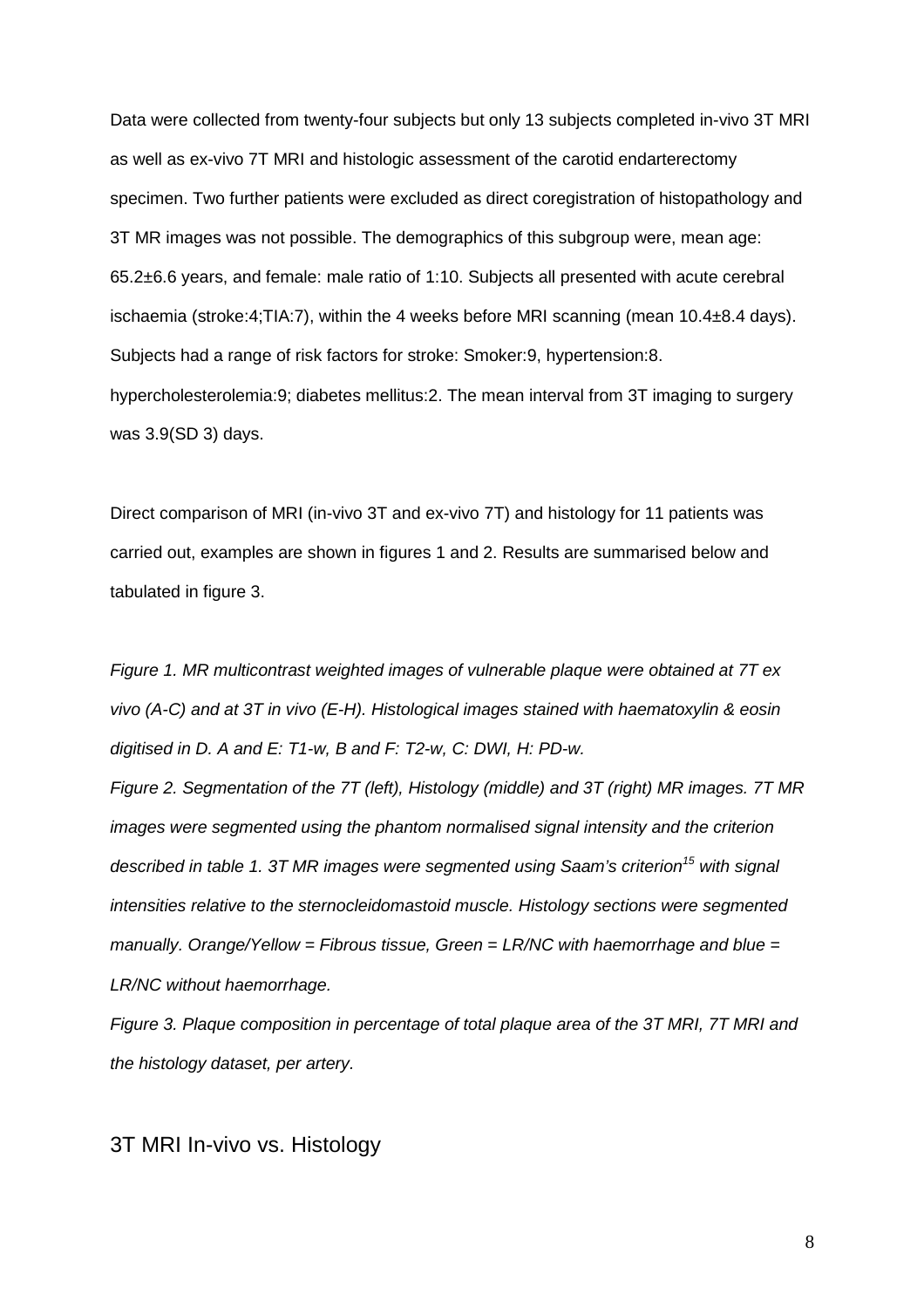The mean total plaque area was greater on MRI than histology (mean difference 8.59  $\text{cm}^2$ (8.21 to 8.97 95% CI)). This is an expected finding due to plaque shrinkage during fixation and histological processing. The areas of plaque subcomponents were corrected for this, by defining relative to total plaque area (percentage of total plaque area) and reported in table 2. Table 2. Areas of plaque components in cm<sup>2</sup> and corresponding percentage areas of histology, in-vivo 3T MRI and ex-vivo 7T MRI measurements. Including the paired t test Pvalues of the corrected percentage areas.

Bland-Altman analysis (figures 3) suggests that areas of fibrous tissue are overestimated by in-vivo 3T MRI compared with histology (3a). The mean difference and 95% confidence bounds for fibrous tissue were 0.59 (0.08 -1.09), in the case of LR/NC w Haem (with Haemorrhage) 0.15 (-0.27 – 0.58), LR/NC wo Haem (without Haemorrhage) 0.11 (-0.38 – 0.59) and calcification 0.038 (-0.159 – 0.237). The mean differences and 95% confidence bounds in the relative to total plaque area are: fibrous tissue 4.99 (-4.56 to 14.56), LR/NC w Heam -1.81 (-14.11 to 10.48), LR/NC wo Heam -2.43 (-13.04 to 8.17), and calcification -3.18 (-11.55 to 5.18).

Figure 4. Bland-Altman plots for the different plaque components of Histology and in-vivo 3T MRI in  $cm<sup>2</sup>$ . These results show a consistent overestimation of the plaque components using 3T MRI.

#### Correlation analysis

The strongest correlation between in-vivo 3T MRI and histological area measurements was for LR/NC with Haemorrhage ( $r = 0.78$ ,  $p = 0.005$ ), and calcification ( $r = 0.74$ ,  $p = 0.009$ ). A fair correlation was found for LR/NC without Haemorrhage ( $r = 0.66$ ,  $p = 0.027$ ) and fibrous tissue ( $r = 0.66$ ,  $p = 0.042$ ) and a poor correlation was found for haemorrhage ( $r = 0.26$ ,  $p =$ 0.437).

Plaque composition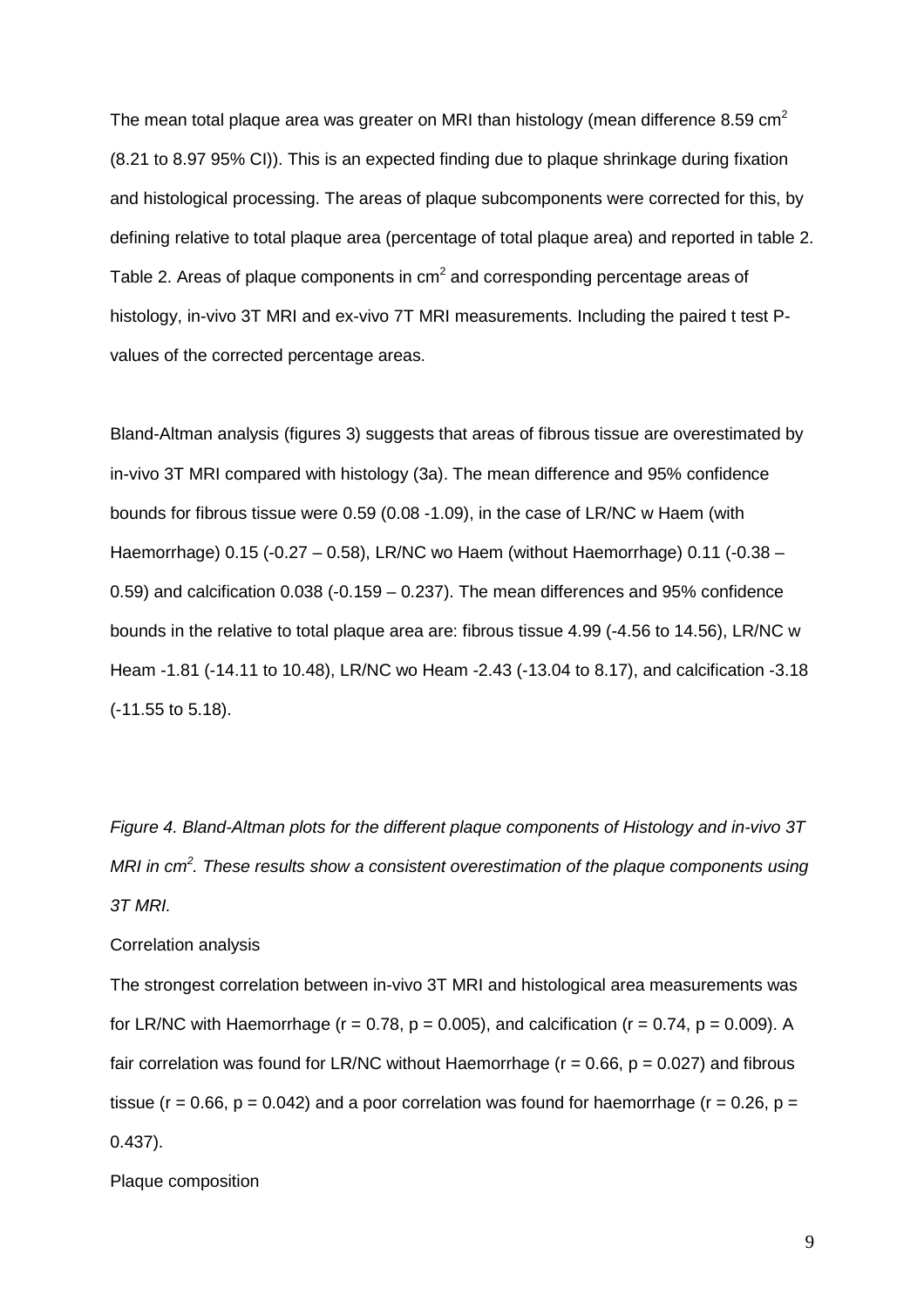Plaque composition calculated as percentage of the vessel wall was comparable for 3T MRI and histology for the calcification (7.9% vs 11.08%; P=0.17), LR/NC w Haem (21.45% vs 23.26%; P=0.86), fibrous tissue (70.64% vs 65.65%; P=0.32) and LR/NC wo haem (15.78% vs 18.22%; P=0.45).

### 7T MRI Ex-vivo vs. Histology

The mean total plaque area was again greater on ex-vivo 7T MRI than histology (2.75  $\text{cm}^2$ ) (2.42 to 3.07 95% CI), an expected finding due to plaque shrinkage during fixation and histological processing. The plaque subcomponents were corrected for this, by defining relative to total plaque area as in the in-vivo results, table 2. The corrected area of plaque components between histology and MRI did not differ significantly for most components, but there was a significant difference for LR/NC wo heam and haemorrhage.

The Bland-Altman plots (figure 5) show good agreement for area measurements of lipid rich necrotic core (LR/NC) with or without haemorrhage, and calcification. MRI slightly overestimated regions of fibrous tissue. The mean difference in fibrous tissue and 95% confidence bounds were 0.19 (-0.203 - 0.593) in the case of LR/NC w Heam 0.053 (-0.108 – 0.213), LR/NC wo Heam -0.078 (-0.34 – 0.18) and calcification 0.002 (-0.187 – 0.192). The mean differences and 95% confidence bounds in the relative to total plaque area are: fibrous tissue 3.17 % (-3.17 to 9.52), LR/NC w Heam -0.55 (-9.06 to 7.95), LR/NC wo Heam -12.62 (-19.8 to -5.45), and calcification -2.43 (-9.97 to 4.73).

Figure 5. Bland-Altman plots for different plaque components of Histology and ex-vivo 7T MRI in  $cm<sup>2</sup>$ . These results show a consistently overestimation of the plaque components using 7T MRI.

#### Correlation Analysis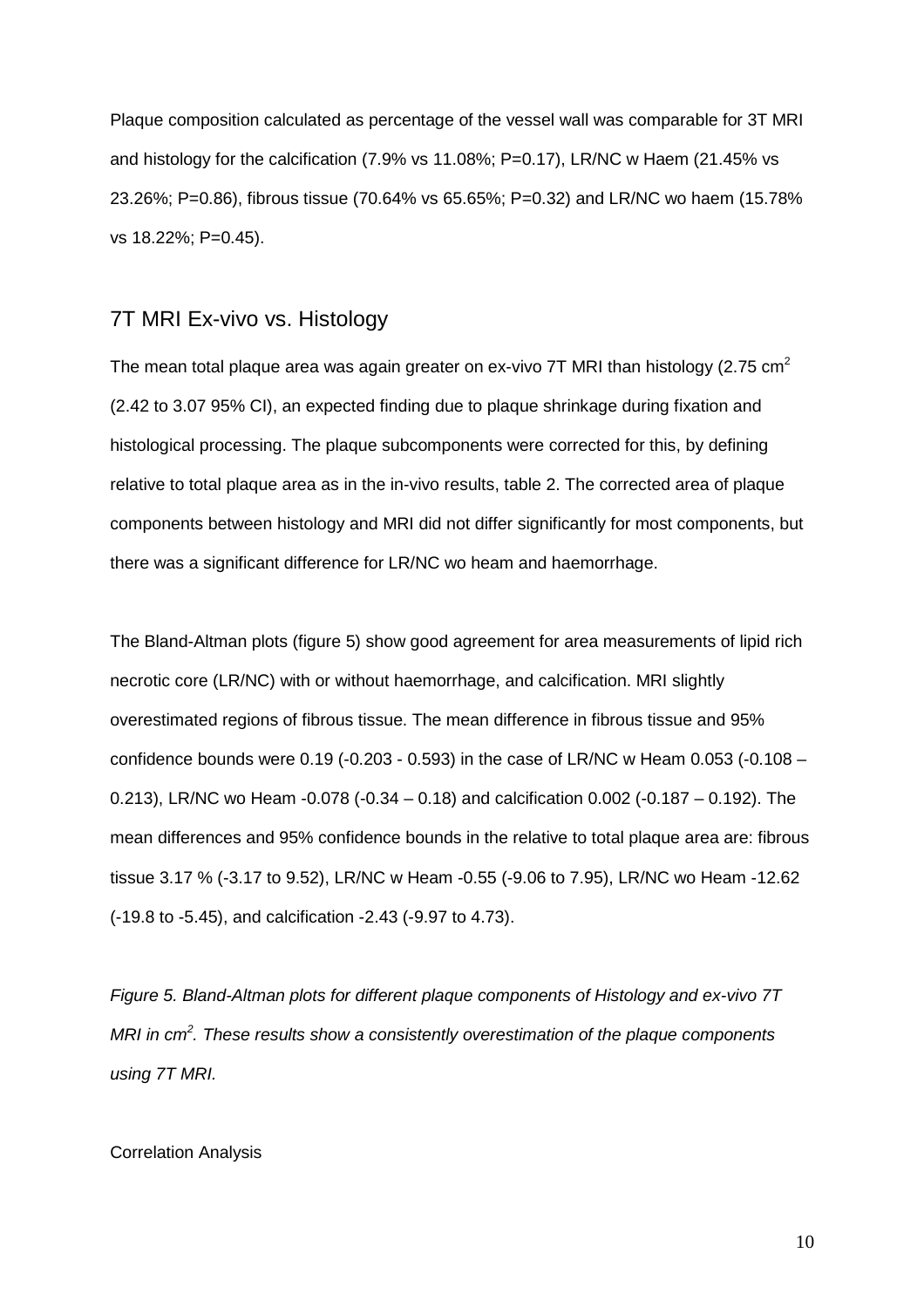There was fairly strong correlation between MRI and histology area measurements of LR/NC with haemorrhage ( $r = 0.84$ ;  $p = 0.001$ ) and fibrous tissue ( $r = 0.75$ ;  $p = 0.008$ ). A fair correlation was for haemorrhage ( $r = 0.63$ ;  $p = 0.039$ ). The correlation between MRI and histologic area measurements for calcification ( $r = 0.4$ ;  $p = 0.22$ ) and LR/NC wo haem ( $r =$ 0.4;  $p = 0.23$ ) were less good. For calcification there was poor correlation between histology and ex-vivo, however, absolute area and percentage area of the total calcification did not differ (histology: 0.88±0.1 cm<sup>2</sup> (11.08%), and MRI 0.9±0.04 cm<sup>2</sup> (8.46%), p = 0.945, (p = 0.69)), providing evidence that calcification was not or less affected by the fixation procedure. Plaque composition

Plaque composition calculated as percentage of the total plaque area was comparable for 7T MRI and histology for the calcification (8.46% vs 11.08%; P=0.68), LR/NC w Haem (22.71% vs 23.26%; P=0.9), fibrous tissue (68.82% vs 65.65%; P=0.34) and LR/NC wo haem (5.58% vs 18.22%; P=0.01).

### In-vivo versus ex-vivo

An average difference of around 44.5±18.7% in area was found when comparing in-vivo 3T MRI measurements versus histopathology and 29.6±5% when comparing in-vivo 3T MRI and ex-vivo 7T MRI modalities. The average difference when comparing 7T MRI and histopathology was 16.1±16%.

### **Discussion**

We confirmed that in-vivo 3T MRI can determine the relative areas of components of carotid atherosclerotic plaque compared to subsequent histopathology analysis, as reported previously at 1.5 T.<sup>15,23,27,33</sup> Though Gao and colleagues<sup>34</sup> have reported a qualitative comparison of 3T MR and histology, we believe ours is the first study to report a quantitative comparison between 3T MR imaging with histopathology in human atherosclerotic carotid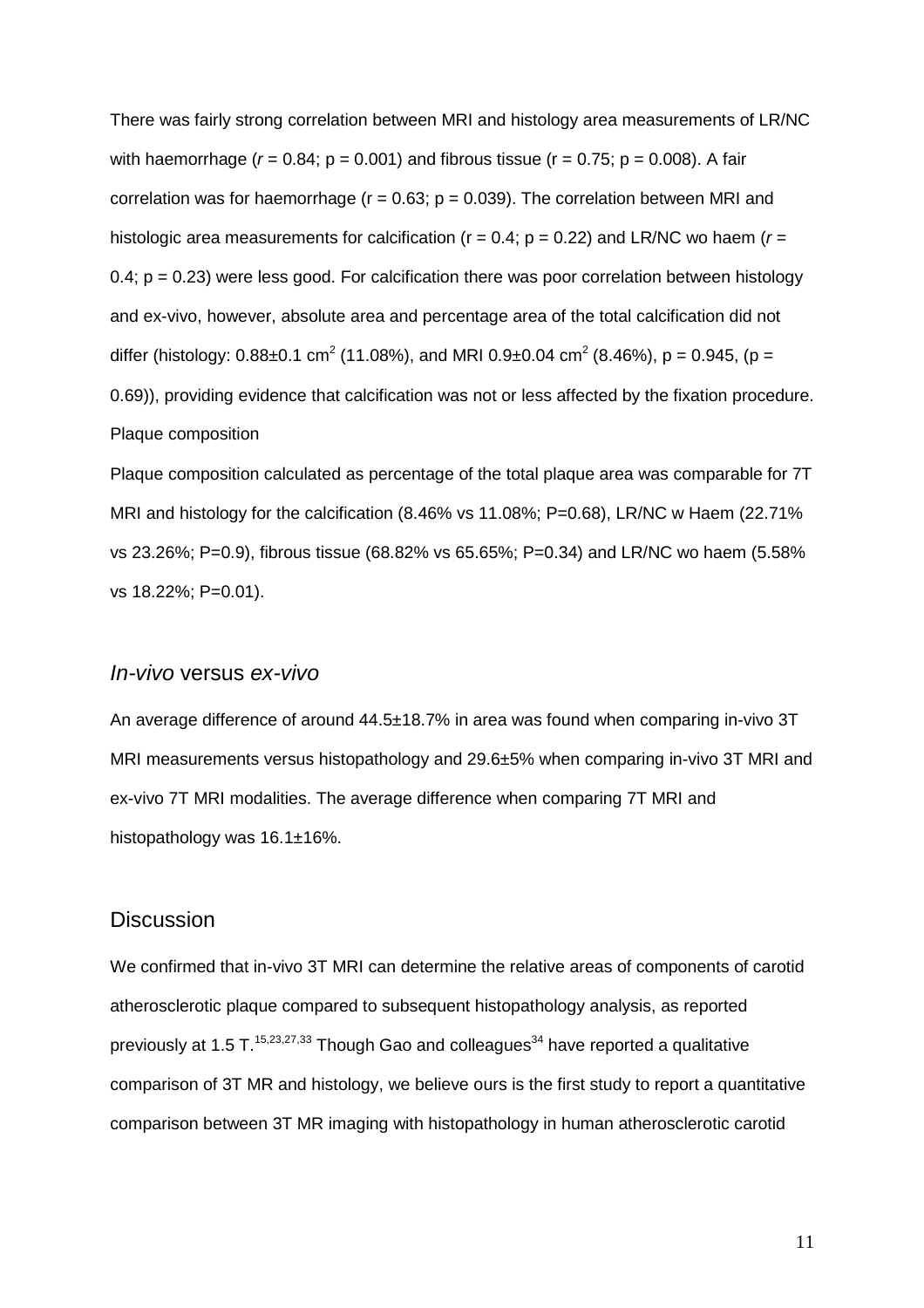plaques. In addition, this is the first study to simultaneously compare quantified high resolution ex-vivo 7T MRI with histopathology.

Stratification of high-risk atherosclerotic plaque has been reported in several papers, the consensus being that MRI carotid plaque composition may aid risk stratification and treatment selection in acute stroke and TIA. For example, the presence of intraplaque haemorrhage has been reported as strong predictor of cerebral events.<sup>35</sup> Fibrous cap rupture has been reported more prevalent in symptomatic patients compared with asymptomatic. Mixed results have been published regarding the association of intraplaque calcification and the stabilisation of carotid plaques.<sup>36</sup>

Our in-vivo clinical 3T MRI results consistently overestimated the areas of all plaque components when compared to histological sections, while pre-clinical ex-vivo 7T MRI also overestimates the areas but to a lesser degree. The main causes of overestimation of plaque components is specimen shrinkage due to the fixation procedure. Shrinkage of arterial rings specimens have been reported as 19-25% in area by Dobrin $37$  using different fixation methods. In this reference it was confirmed that fixation and embedding can cause volume changes and may cause tissue distortion. Shrinkage of specimens size compared to MRI, has been reported to be on average 15% in width and 30% in length by Eubank 1998 and co-workers.<sup>38</sup>

The MRI in-vivo and ex-vivo overestimation has been reported before in a number of references.<sup>23,39,40</sup> We found an average higher overestimation in area when comparing invivo 3T MRI versus histology than comparing in-vivo versus ex-vivo MRI as expected. Yuan and co-workers<sup>40</sup> attributed in-vivo overestimation on MRI to the inclusion of the intimal lesion, media, and adventitia while the ex-vivo measurements included only the intimal lesion and part of the media. Additionally, in-vivo measurements have larger voxel size than ex-vivo measurements which results in an overestimation of the wall and boundaries between plaque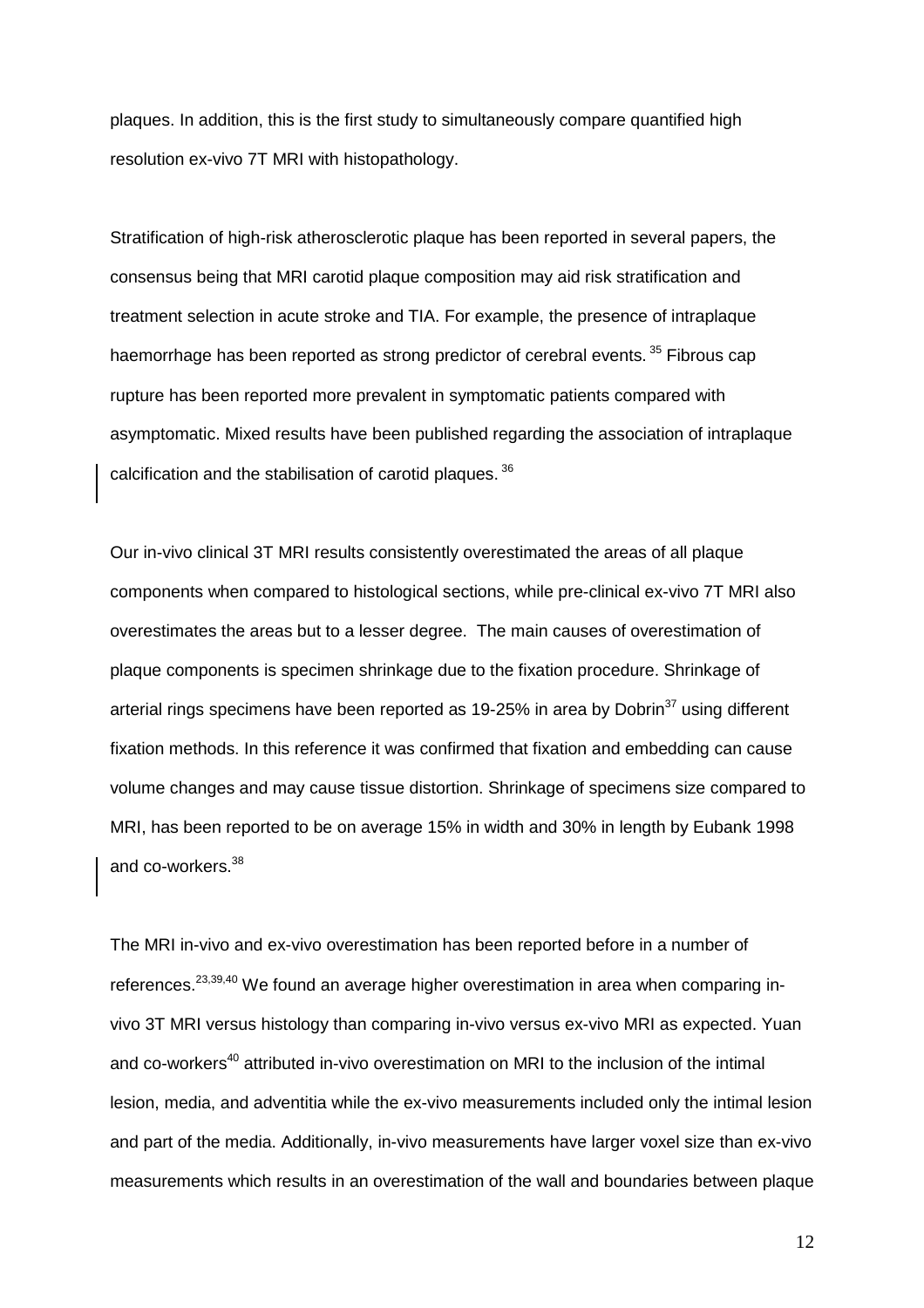components, i.e. partial volume effects.<sup>40</sup> Moreover, with in-vivo MRI the delineation of the carotid artery with surrounding tissue was not clear, this is because FSE imaging techniques suffer from blurring caused by non-uniformity of the k-space sampling.<sup>41</sup>

Even after the plaque subcomponents were corrected for shrinkage due to fixation, by defining relative to total plaque area, ex-vivo results show discrepancies in haemorrhage and LR/NC without haemorrhage when compared to histopathology. Haemorrhage was overestimated and LC/NC without haemorrhage was underestimated. This discrepancy between histology and 7T MR in haemorrhage quantification could be explained by the MRI techniques used (T1-w, T2-w and DWI). Boekhorst and colleagues used a different protocol consisting of T1-w GE, T2-w FSE, PD-w FSE and IR-SE MRI techniques at 9.4T, and reported that the combination of these sequences improved the sensitivity to intra plaque haemorrhage compared to our (T1-w, T2-w and DWI) protocol. Haemorrhage as identified on histology may have distinct 3T and 7T properties that have been overlooked in this study, such as susceptibility effects. Moreover, we were unable to construct a threshold range for a subcategory for haemorrhage mainly due to the limited sample size of our study and the overall small percentage of fresh and recent haemorrhage in our samples. Another factor that could be relevant is the interval between in-vivo MR and surgery as haemorrhage evolves with time and may influence the MRI signal appearances.

In-vivo 3T MRI results show good agreement with most histological components in absolute areas (cm<sup>2</sup>) and relative to total plaque area except for haemorrhage and LR/NC wo haem. This has been reported before and this mismatch results as boundaries of intra plaque haemorrhage are difficult to determine within the LR/NC areas.<sup>15,31</sup>

Saam et al.<sup>15</sup> reported that measurements of the mean area of calcification did not differ significantly between histology and in-vivo MRI, similar to our findings. They attributed their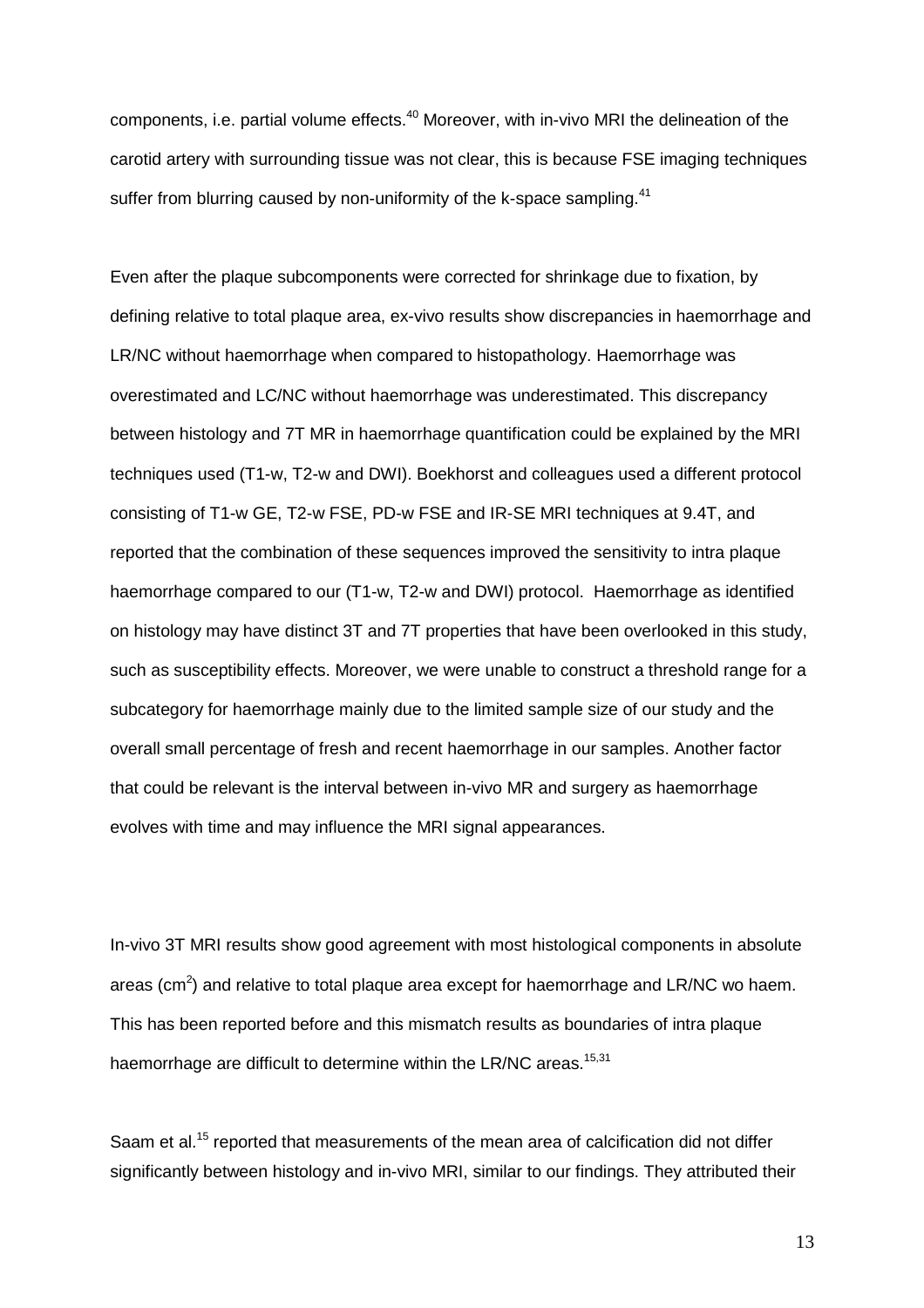findings to: i) calcification shrinkage being less that other components and ii) partial volume effects. Our results show that the fibrous tissue and LR/NC with haemorrhage have the largest degree of shrinkage due to specimen processing (~76 & 63%) compared with calcification ( $\sim$ 39%). Comparison of our results at 3T, with previous work at 1.5T,  $15$  shows similar percentages for LR/NC without haemorrhage and total fibrous tissue, though our calcification measurements did not showed the underestimation reported by the authors.

An additional source of error may arise from partial volume effects, where an individual voxel contains two or more tissue types. In such cases the signal from the voxel is a weighted average of the component tissue types, which may lead to misclassification of plaque components from the averaging of the MRI signal over the whole voxel. This will be a bigger affect in the case of 3T MRI where the spatial resolution is lower compared with 7T and histology.

### Study Limitations

There are limitations to our study which must be noted.

While 7T clinical and pre-clinical MRI scanners offer increased spatial resolution and signalto-noise ratio (SNR) that may be attractive for imaging of small structures like the carotid artery wall, the higher magnetic field causes tissue T1 relaxation times to be longer and T2 values shorter compared to lower field systems, increasing the scanning time and reducing some of the improvements in signal-to-noise from the high field, respectively. Motion at high magnetic field is a more severe problem as it has been reported that the object has to maintain position with accuracy 10 times higher than the resolution.<sup>42</sup> Our ex-vivo measurements were carried out in a 7T pre-clinical experimental setup, whereas in practice this protocol could not be replicated exactly at 7T or similar high field clinical scanner. Development of suitable in-vivo high field imaging methods represents a significant technical challenge. Finally, though 30 patients were originally recruited, not all received 3T, 7T and Histology analysis. Thus, in total there were 11 patients with all measures.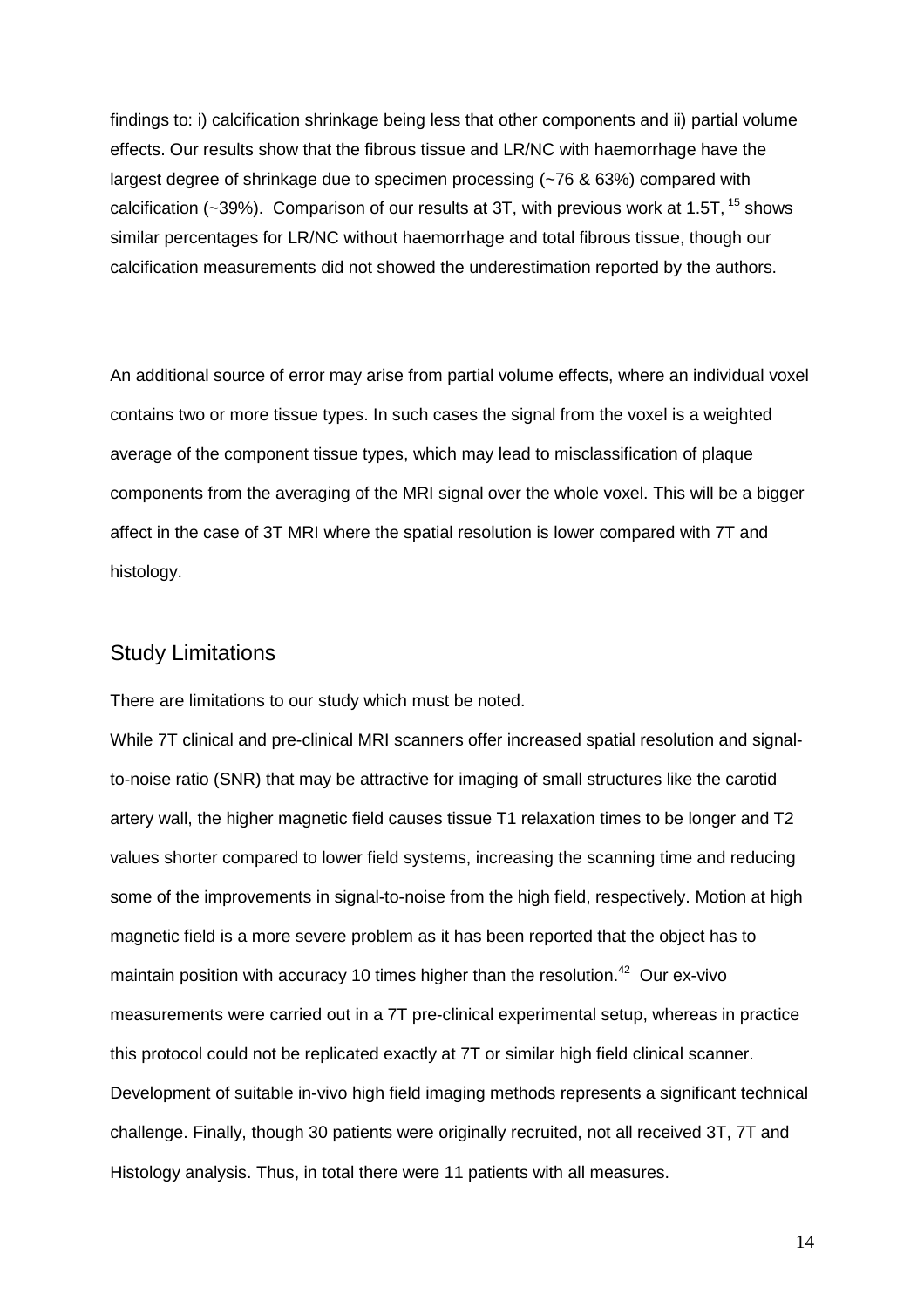# **Conclusions**

This study demonstrated that 7T and 3T MR imaging modalities can reliably detect atherosclerotic plaque composition when compared with histopathology. Our study is the first to our knowledge to compare 7T and 3T MRI quantitatively with histopathology.

Development of clinical 7T MRI of artheroclerotic carotid arteries may improve identification of the morphological feature and composition of vulnerable plaques. On the other hand there are still limitations such as the increase in specific absorption rates and the inhomogeneity in transmit fields. Therefore the overall benefits of in-vivo 7T MRI still need to be demonstrated and comparison made with lower field strengths, considering not only scanning length, signal-to-noise, and contrast-to-noise rations, but also the extensive contraindications for patient scanning.

# Acknowledgments

MRLG received a travel grant from Guarantors of Brain UK, and IPEM Bursary Scheme to present this work at the 2009, and 2013 ISMRM conferences, respectively.

## Sources of Funding

This work was funded by the Chief Scientist Office, Scotland.

# Disclosures/conflict of interest

The authors declare no conflicts of interest.

References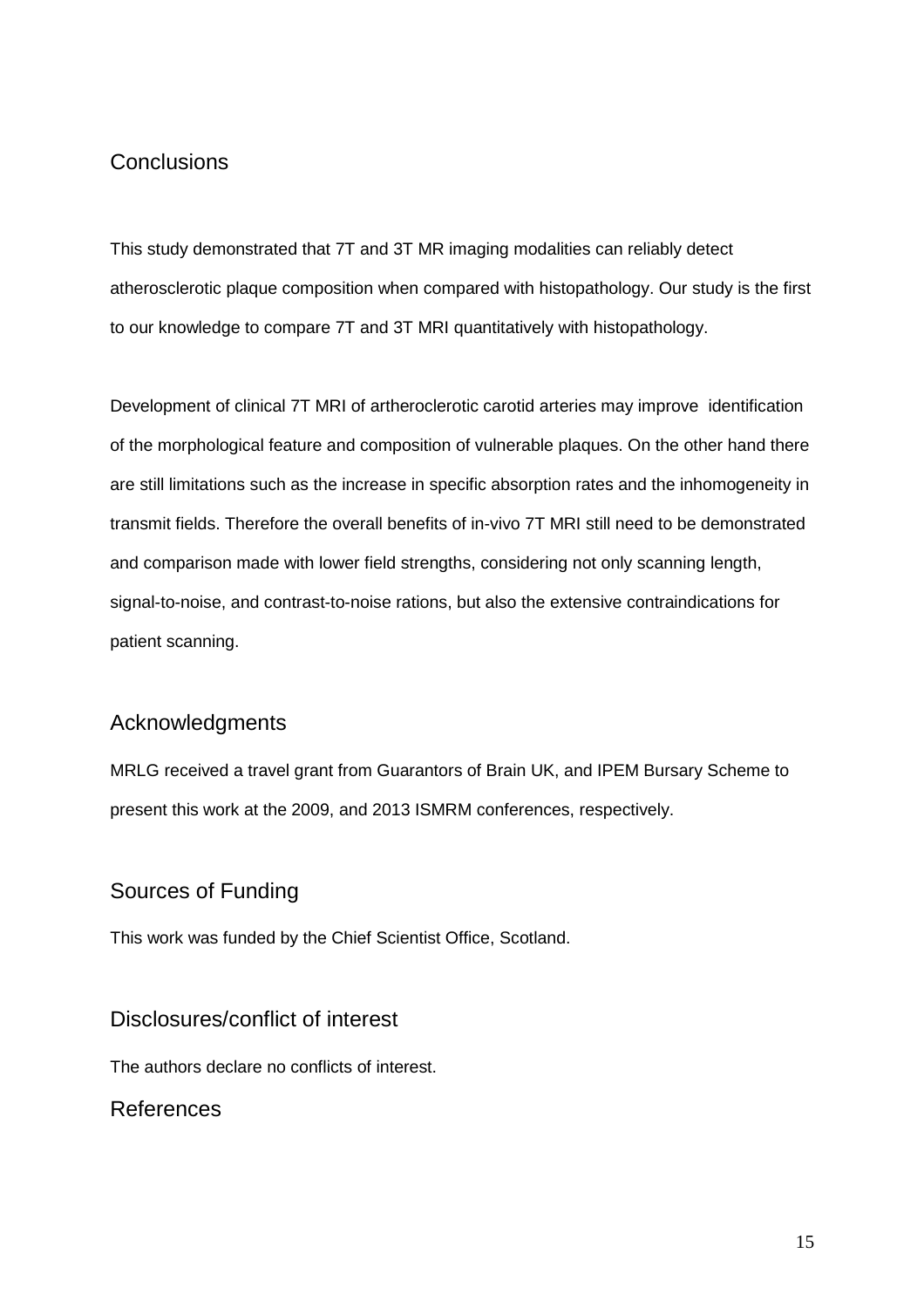- 1. Department of Health Reducing Brain Damage: Faster access to better stroke care. National Audit Office. 2005. Available at: www.nao.org.uk/report/department-ofhealth-reducing-brain-damage-faster-access-to-better-stroke-care/. Accessed January 15, 2013.
- 2. Markus H. Revascularization of Asymptomatic High-Grade Carotid Stenosis Is Still Indicated in Some Cases. Stroke 2011;42:1152-1153.
- 3. Hankey GJ. Stroke Treatment and Prevention: An evidence-based approach. Cambridge University Press. 2005:264.
- 4. Homburg PJ, Rozie S, van Gils MJ, et al. Association Between Carotid Artery Plaque Ulceration and Plaque Composition Evaluated With Multidetector CT Angiography. Stroke 2011;42:367-372.
- 5. Marnane M, Prendeville S, McDonnell C, et al. Plaque Inflammation and Unstable Morphology Are Associated With Early Stroke Recurrence in Symptomatic Carotid Stenosis. Stroke 2014;45:801-806.
- 6. Gupta A, Marshall RS. Moving Beyond Luminal Stenosis: Imaging Strategies for Stroke Prevention in Asymptomatic Carotid Stenosis. Cerebrovasc Dis 2015;39:253- 261.
- 7. Lindsay AC, Biasiolli L, Lee JMS, et al. Features Associated With Increased Cerebral Infarction After Minor Stroke and TIA. Cardiovasc Imaging 2012; 5:388-396
- 8. Markus HS, King A, Shipley M, et al. Asymptomatic embolisation for prediction of stroke in the Asymptomatic Carotid Emboli Study (ACES): a prospective observational study. Lancet Neurol 2010;4422:70120-4.
- 9. Fayad ZA, Fuster V. Clinical imaging of the highrisk or vulnerable atherosclerotic plaque. Circ Res 2001;89:305–316.
- 10. Takaya N, Yuan C, Chu BC, et al. Association between carotid plaque characteristics and subsequent ischemic cerebrovascular events: a prospective assessment with MRI-initial results. Stroke 2006;37:818–823.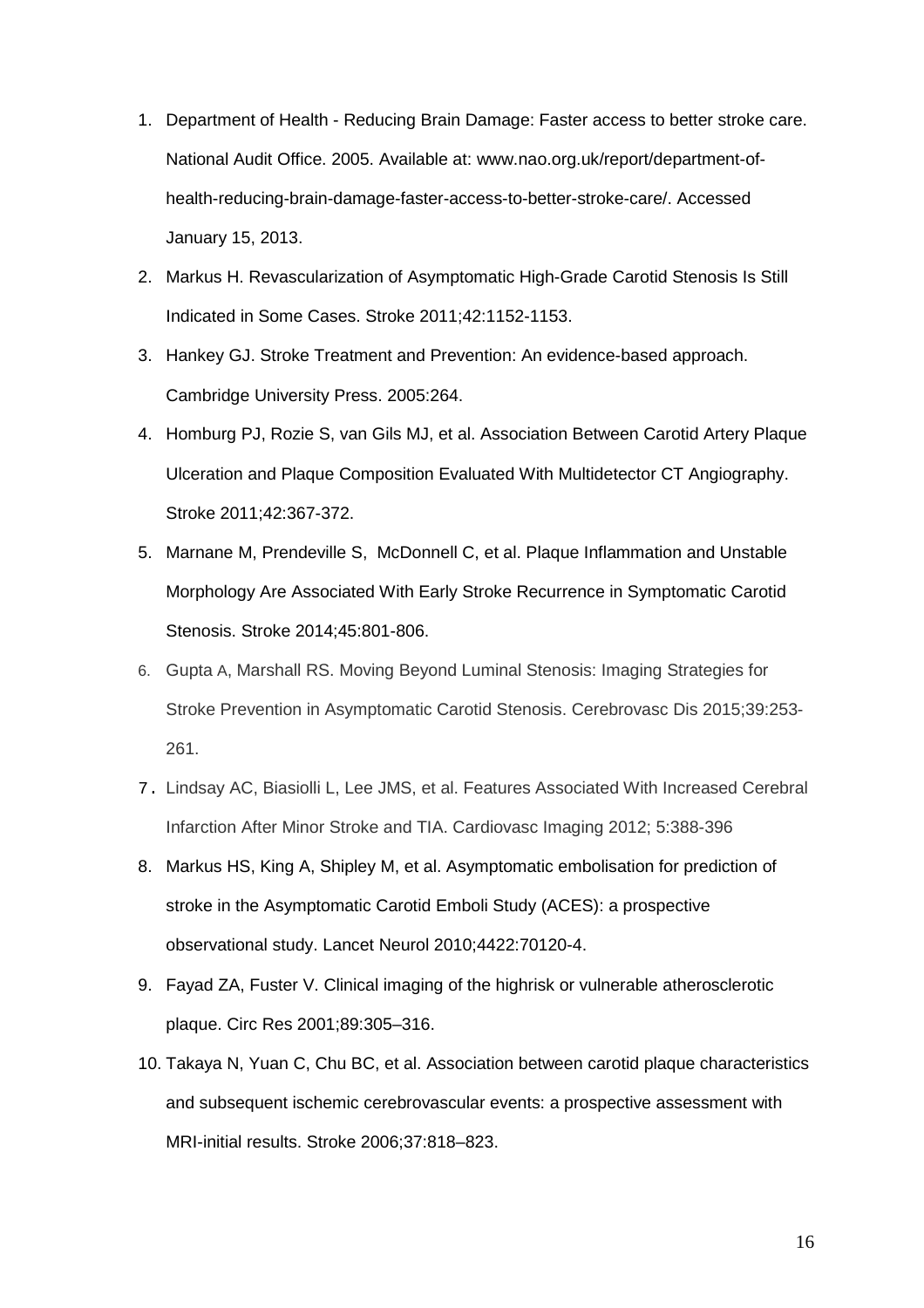- 11. Toussaint JF, LaMuraglia GM, Southern JF, Fuster V, Kantor HL. Magnetic resonance images lipid, fibrous, calcified, hemorrhagic, and thrombotic components of human atherosclerosis in vivo. Circulation 1996;94:932–938.
- 12. Hatsukami TS, Ross R, Polissar NL, Yuan C. Visualization of fibrous cap thickness and rupture in human atherosclerotic carotid plaque in vivo with high-resolution magnetic resonance imaging. Circulation 2000;102:959–964.
- 13. Cai JM, Hatsukami TS, Ferguson MS, Small R, Polissar NL, Yuan C. Classification of human carotid atherosclerotic lesions with in vivo multicontrast magnetic resonance imaging. Circulation 2002;106:1368–1373.
- 14. Clarke SE, Hammond RR, Mitchell JR, Rutt BK. Quantitative assessment of carotid plaque composition using multicontrast MRI and registered histology. Magn Reson Med 2003;50:1199–1208.
- 15. Saam T, Ferguson MS, Yarnykh VL, Takaya N, et al. Quantitative Evaluation of Caritod Plaque Composition by In Vivo MRI. Arterioscler Tromb Vasc Biol 2005;25:234-239.
- 16. Wasserman BA, Wityk RJ, Trout HH, Virmani R. Low-grade carotid stenosis: Looking beyond the lumen with MRI. Stroke 2005;36:2504–2513.
- 17. Oikawa M, Ota H, Takaya N, Miller Z, Hatsukami TS, Yuan C. Carotid Magnetic Resonance Imaging - A Window to Study Atherosclerosis and Identify High-Risk Plaques. Circ J 2009;73:1765–1773.
- 18. Young VE, Patterson AJ, Tunnicliffe EM, et al. Signal-to-noise ratio increase in carotid atheroma MRI: a comparison of 1.5 and 3 T. Br J Radiology 2012;85:937– 944.
- 19. Underhill H, Yarnykh VL, Hatsukami TS, et al. Carotid plaque morphology and composition: initial comparison between 1.5 and 3.0 Tesla magnetic field strengths. Radiology 2008;248:550–560.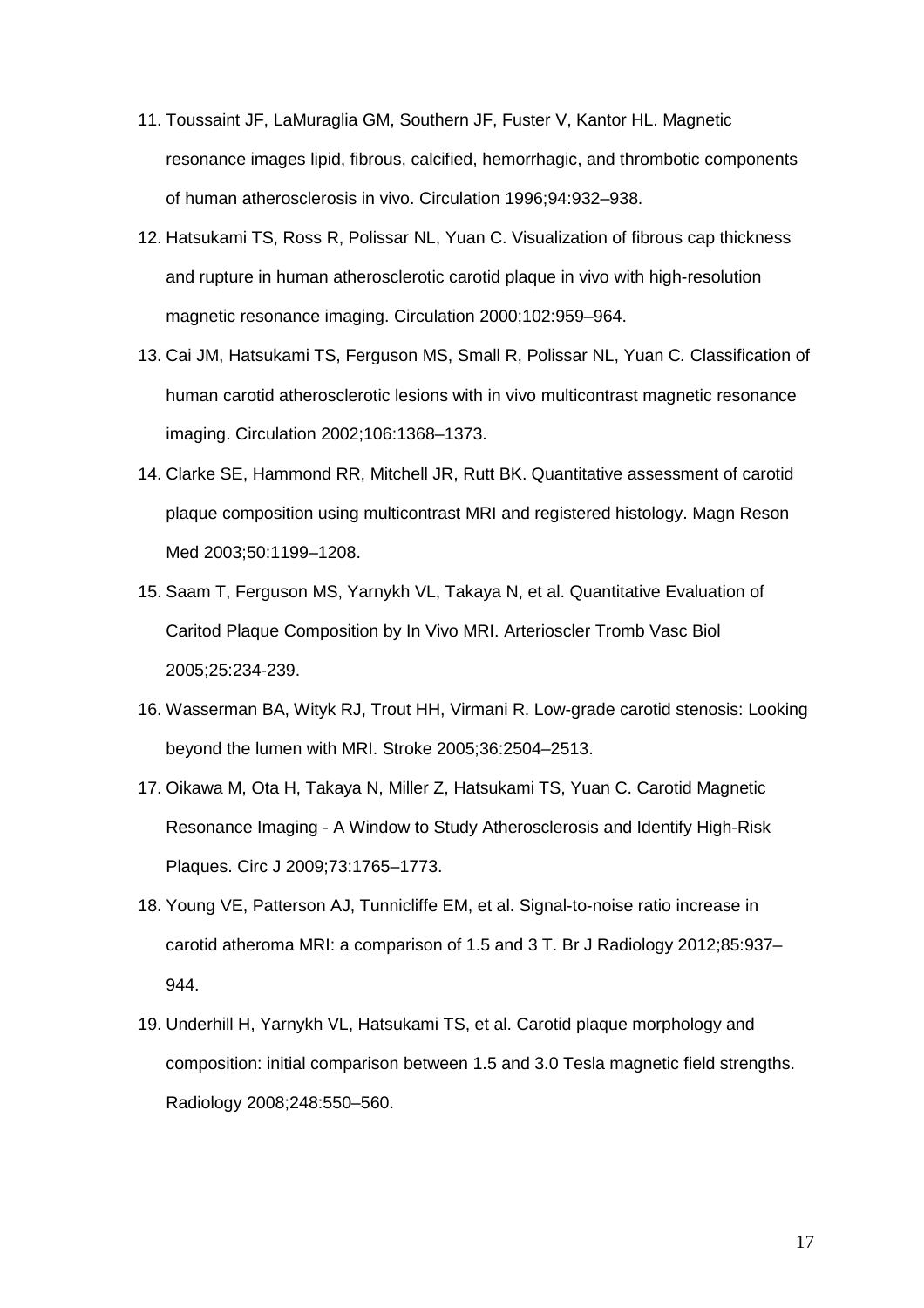- 20. Kerwin WS, Liu F, Yarnykh V, et al. Signal Features of the Atherosclerotic Plaque at 3.0 Tesla Versus 1.5 Tesla: Impact on Automatic Classification. J Magn Reson Imag 2008;28:987–995.
- 21. Yarnykh VL, Terashima M, Hayes CE, et al. Multicontrast black-blood MRI of carotid arteries: Comparison between 1.5 and 3 Tesla magnetic field strengths. J Magn Reson Imag 2006;23:691-698.
- 22. Gao T, Zhang Z, Yu W, Zhang Z, Wang Y. Atherosclerotic Carotid Vulnerable Plaque and Subsequent Stroke: A High-Resolution MRI Study. Cerebrovasc Dis 2009;27:345-352.
- 23. Cai JM, Hatsukami TS, Ferguson MS, et al. In Vivo Quantitative Measurement of Intact Fibrous Cap and Lipid-Rich Necrotic Core Size in Atherosclerotic Carotid Plaque: Comparison of High-Resolution Contrast-Enhanced Magnetic Resonance Imaging and Histology. Circulation 2005;112:3437-3444.
- 24. Chu BC, Kampschulte A, Ferguson MS, et al. Hemorrhage in the Atherosclerotic Carotid Plaque: A High-Resolution MRI Study. Stroke 2004;35:1097-1084.
- 25. Takaya N, Yuan C, Chu B, et al. Presence of Intraplaque Hemorrhage stimulates Progression of Carotid Atherosclerotic Plaques: A High-Resolution Magnetic Resonance imaging Study. Circulation 2005;111:2768-2775.
- 26. Trivedi RA, U-King-Im J, Graves MJ, et al. Multi-sequence In vivo MRI can Quantify Fibrous Cap and Lipid Core Components in Human Carotid Atherosclerotic Plaques. Eur J Vasc Endovasc Surg 2004;28:207-213.
- 27. Wasserman BA, Smith WI, Trout HH, Cannon RO, Balaban RS, Aral AE. Carotid Artery Atherosclerosis: In Vivo Morphologic Characterization with Gadoliniumenhanced Double-oblique MR Imaging—Initial Results. Radiology 2002;223:566-573.
- 28. Yuan C, Beach KW, Smith LH Jr, Hatsukami TS. Measurement of Atherosclerotic Carotid Plaque Size In Vivo Using High Resolution Magnetic Resonance Imaging. Circulation 1998;98:2666-2671.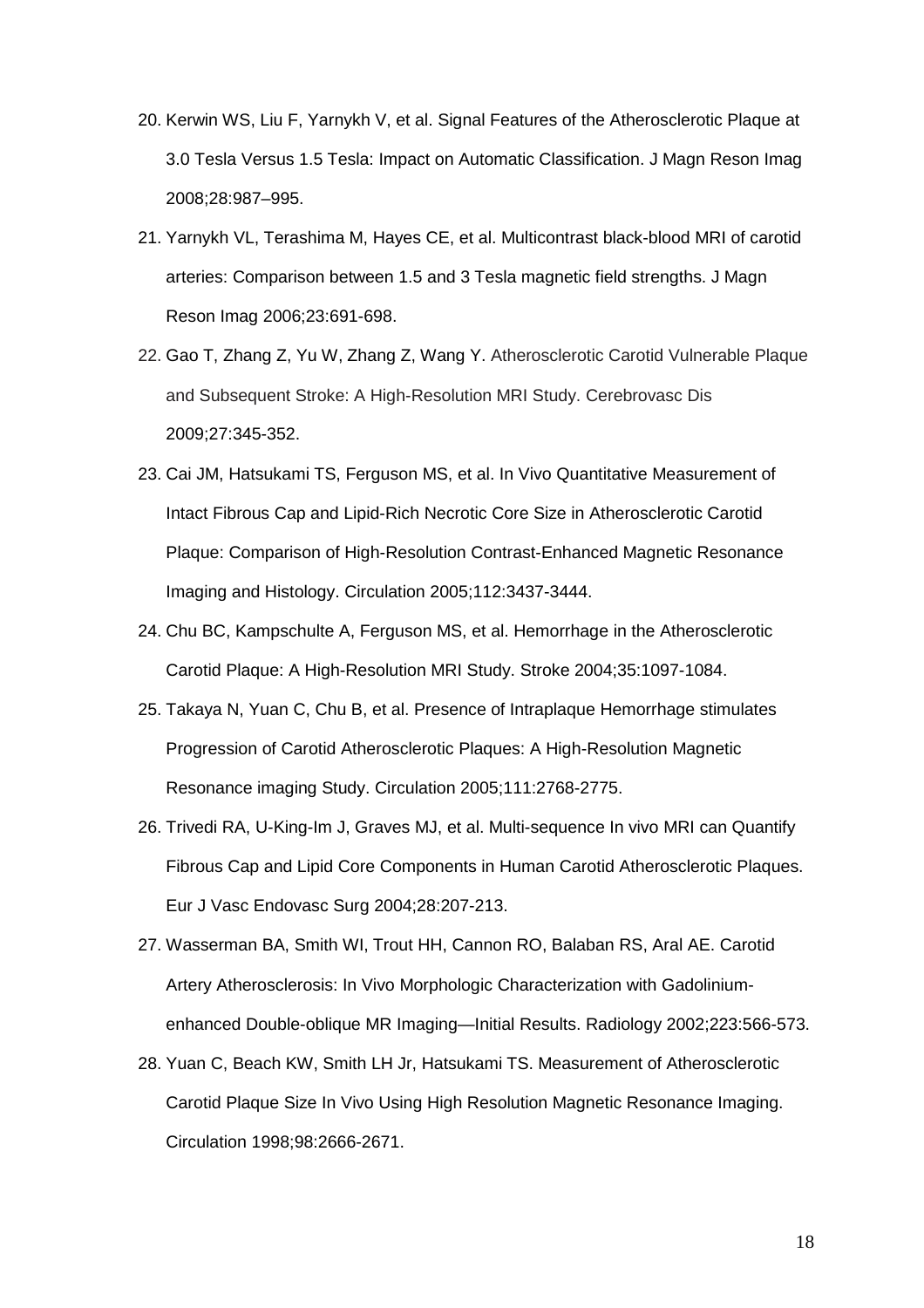- 29. Clarke SE, Beletsky V, Hammond RR, Hegele RA and Rutt BK. Validation of Automatically Classified Magnetic Resonance Images for Carotid Plaque Compositional Analysis. Stroke 2006;37:93-97.
- 30. Cappendijk VC, Cleutjens KBJM, Heeneman S, et al. In vivo detection of hemorrhage in human atherosclerotic plaques with Magnetic Resonance Imaging. J Magn Reson Imag 2004;20:105-110.
- 31. Cappendijk VC, Heeneman S, Kessels AGH, et al. Comparison of single-sequence T1w TFE MRI with multisequense MRI for the Quantification of lipid-rich necrotic core in atherosclerotic plaque. J Magn Reson Imag 2008;27:1347-1355.
- 32. Bland JM, Altman DG. Statistical method for assessing agreement between two methods of clinical measurement. Lancet 1986;1:307-310.
- 33. Liu F, Xu D, Ferguson MS, et al. Automated In Vivo Segmentation of Carotid Plaque MRI with Morphology-Enhanced Probability Maps. Magn Reson Med 2006,55:659– 668.
- 34. Gao T, He X, Yu W, Zhang Z, Wang Y. Atherosclerotic plaque pathohistology and classification with high-resolution MRI. Neurol Res 2011;33:325-330.
- 35. Saam T, Hetterich H, Hoffmann V et al. Meta-Analysis and Systematic Review of the Predictive Value of Carotid Plaque Hemorrhage on Cerebrovascular Events by Magnetic Resonance Imaging. J Am Coll of Cardiol 2013; 62:1081-1091.
- 36. van den Bouwhuijsen QJA, Bos D, Ikram MA et al. Coexistence of Calcification, Intraplaque Hemorrhage and Lipid Core within the Asymptomatic Atherosclerotic Carotid Plaque: The Rotterdam Study Cerebrovascular Diseases. 2015 39:319-324.
- 37. Dobrin PB. Effect of histological preparation on the cross-sectional area of arterial rings. J Surg Res 1996;61:413-415.
- 38. Eubank WB, Yuan C, Fisher ER, et al. Endarterectomy plaque shrinkage: comparison of T2-weighted MR imaging of ex vivo specimens to histologically processed specimens. J Vasc Invest 1998;4:161–170.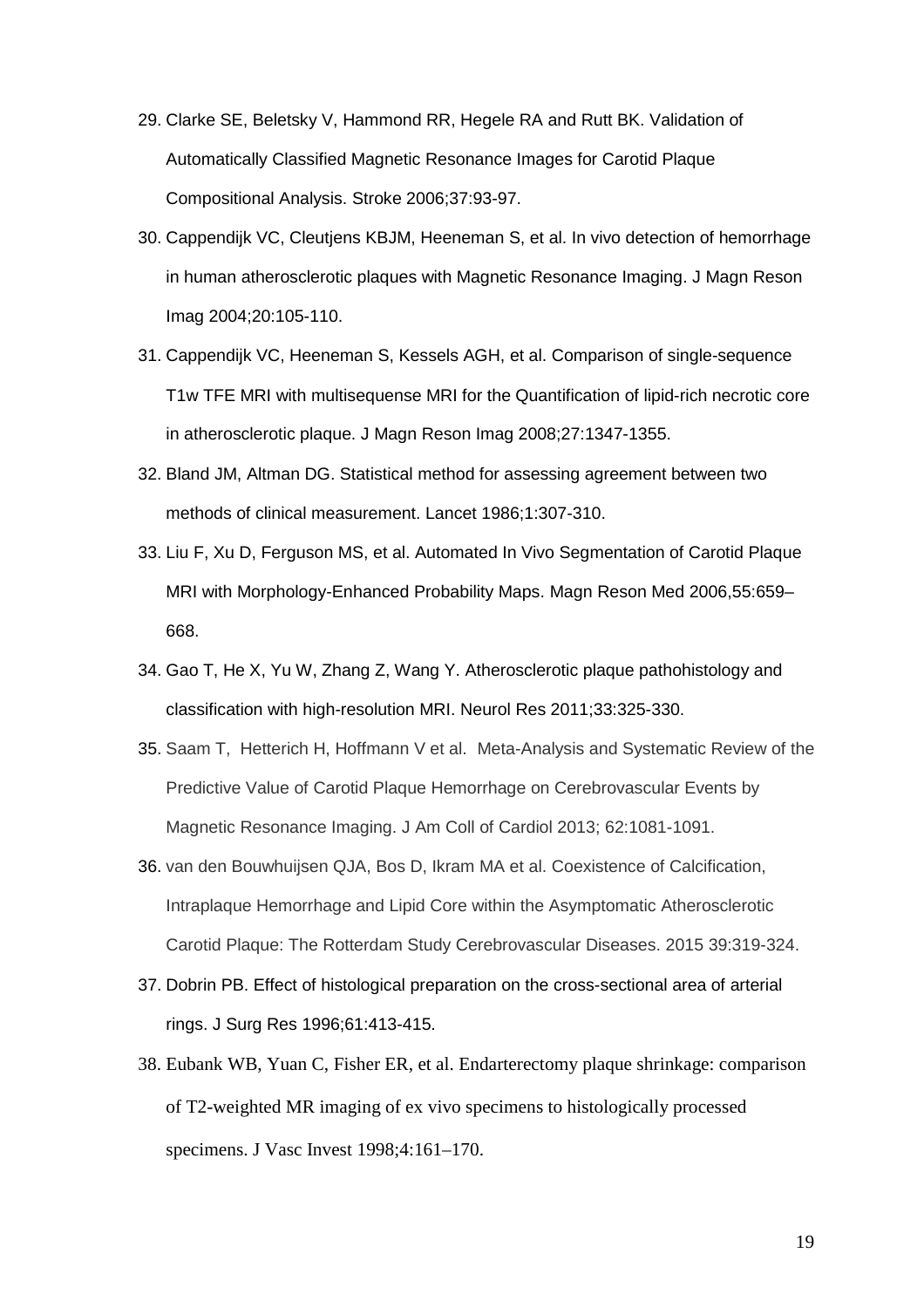- 39. Jahnke C, Dietrich T, Paetsch I, et al. Experimental evaluation of the detectability of submillimeter atherosclerotic lesions in ex vivo human iliac arteries with ultrahigh-field (7.0 T) magnetic resonance imaging. Int J Cardiovasc Imaging 2007;23:519–527.
- 40. Yuan C, Beach KW, Smith LH, Hatsukami TS. Measurement of Atherosclerotic Carotid Plaque Size In Vivo Using High Resolution Magnetic Resonance Imaging. Circulation 1998;98:2666-2671.
- 41. Constable RT, Gore JC. The loss of small objects in variable TE imaging: implications for FSE, RARE and EPI. Magn Reson Med 1992;28:9-24.
- 42. Speck O, Weigel M, Scheffler K. Contrast, Mechanisms and Sequences. In: Henning J and Speck O Ed. High-Field MR Imaging. Springer Science & Business Media 2011:81-126.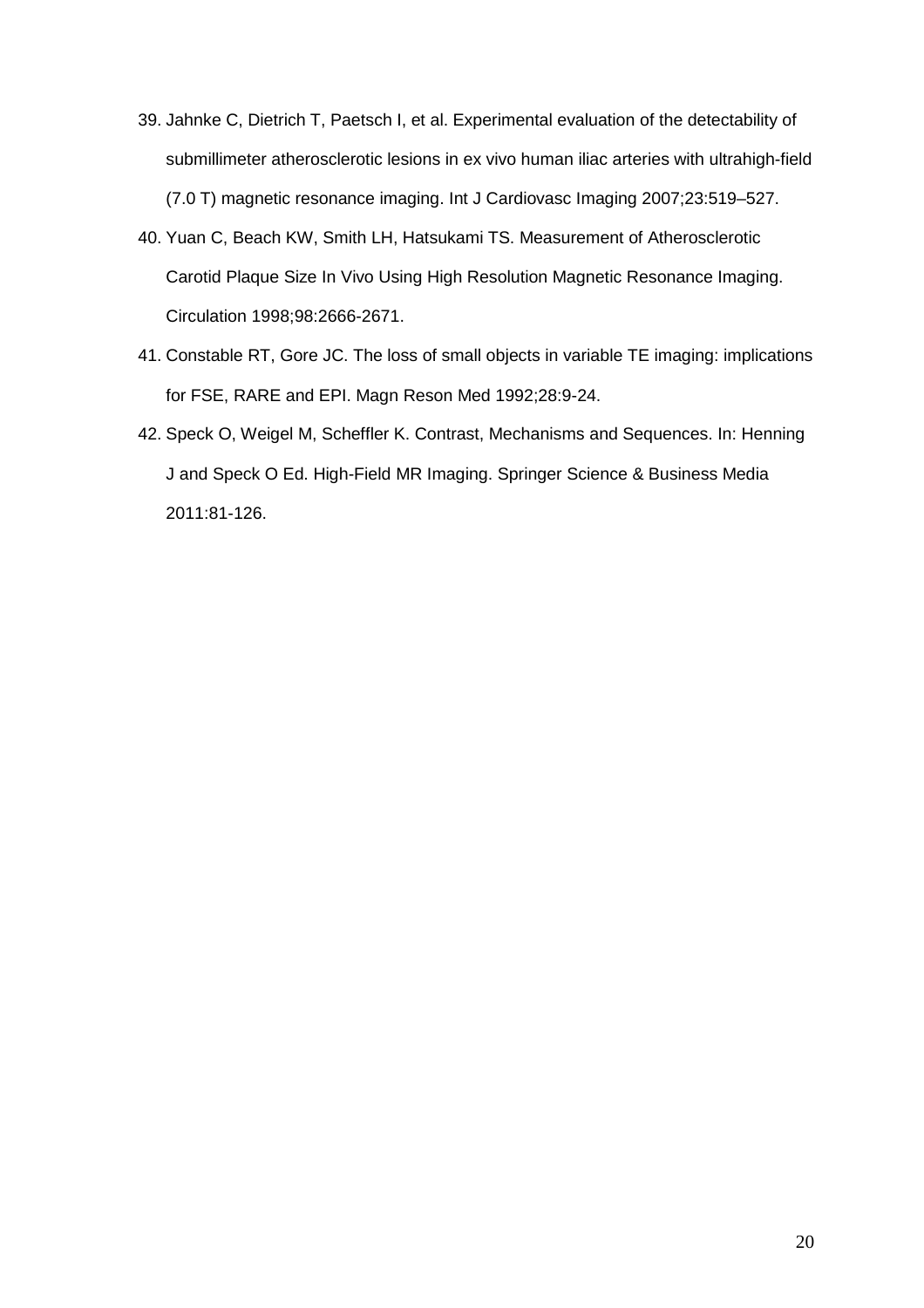

Figure 1. MR multicontrast weighted images of vulnerable plaque were obtained at 7T ex vivo (A-C) and at 3T in vivo (E-H). Histological images stained with haematoxylin & eosin digitised in D. A and E: T1-w, B and F: T2-w, C: DWI, H: PD-w.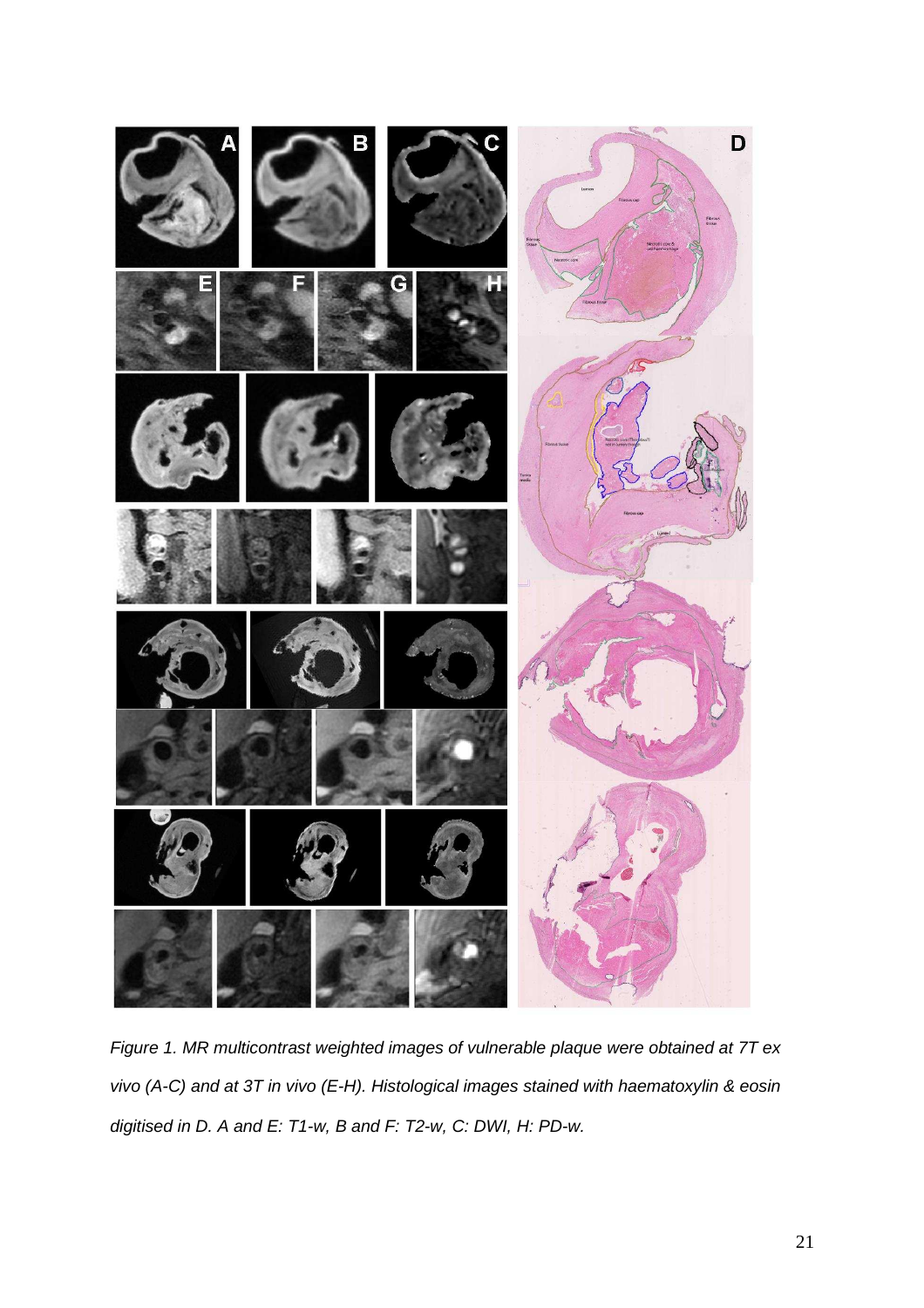

Figure 2. Segmentation of the 7T (left), Histology (middle) and 3T (right) MR images. 7T MR images were segmented using the relative to the normalised phantom signal intensity and the criterion described in table 1. 3T MR images were segmented using Saam's criterion<sup>15</sup> with signal intensities relative to the sternocleidomastoid muscle. Histology sections were segmented manually. Orange/Yellow = Fibrous tissue, Green = LR/NC with haemorrhage and blue = LR/NC without haemorrhage.



Figure 3. Plaque composition in percentage of total plaque area of the 3T MRI, 7T MRI and the histology dataset, per artery.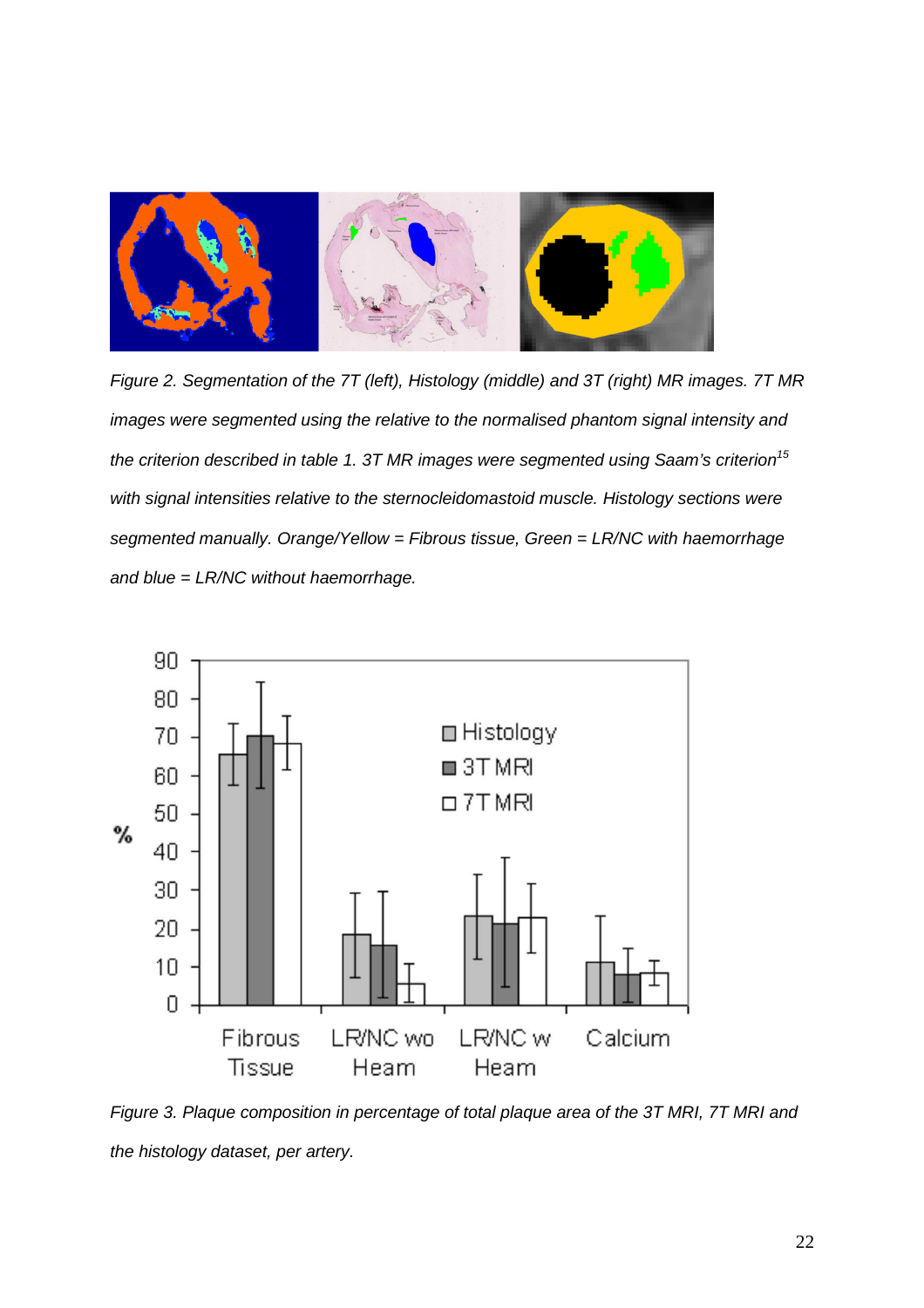

Figure 4. Bland-Altman plots for the different plaque components of Histology and in-vivo 3T MRI in  $cm<sup>2</sup>$ . These results show a consistently overestimation of the plaque components using 3T MRI.